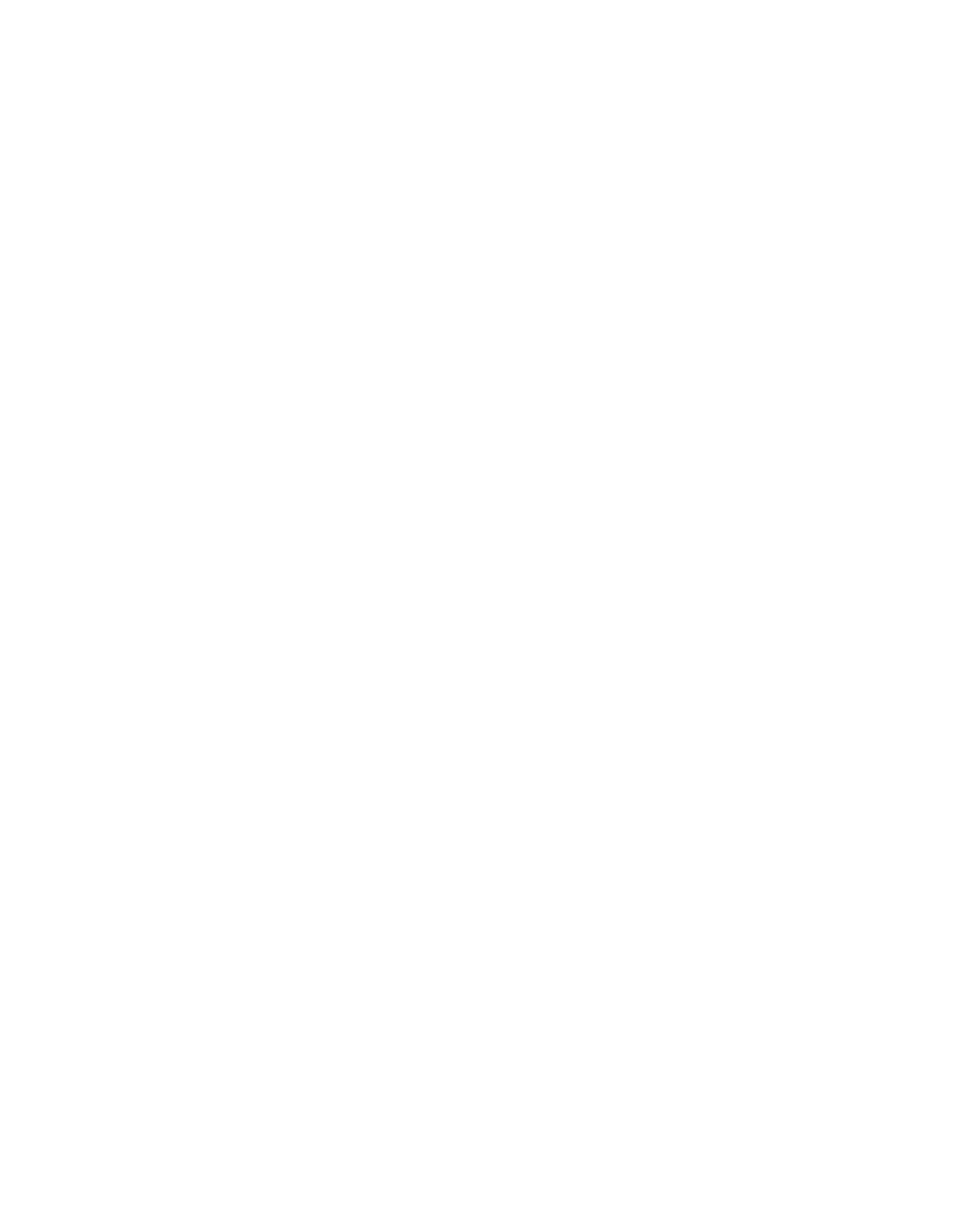## **BURKE, Justice.**

[¶1] Appellant, Richard Allen Tucker, challenges his convictions on two counts of aggravated vehicular homicide, in violation of Wyo. Stat. Ann.  $\S$  6-2-106(b)(i) (LexisNexis 2007). Appellant contends the district court erred when it allowed the investigating officer's testimony to be admitted as the opinion of a lay witness, and that there was insufficient evidence at trial to support the elements of aggravated vehicular homicide. He also asserts that the district court's imposition of consecutive sentences violated his Fifth Amendment right to be free from double jeopardy and his Eighth Amendment right against cruel and unusual punishment. We find no prejudicial error and affirm the convictions.

## *ISSUES*

[¶2] Mr. Tucker presents the following issues:

- 1. Whether the district court improperly admitted lay testimony by a law enforcement officer which was in fact expert testimony?
- 2. Whether the evidence at trial was insufficient to prove the elements of aggravated vehicular homicide?
- 3. Whether the sentence imposed is in violation of the law and the United States Constitution and the Constitution of the State of Wyoming?

The State frames the issues as follows:

- 1. Did the district court abuse its discretion when it admitted the portion of Trooper Badura's testimony challenged in the motion for new trial?
- 2. Was there sufficient evidence of Appellant's guilt?
- 3. Were Appellant's consecutive sentences illegal?

# *FACTS*

[¶3] On December 20, 2008, at approximately 6:00 p.m., Appellant, his girlfriend, K.P., and her son, Z.P., arrived at the Lucky Five Bar in Shoshoni, Wyoming. At around 8:15 p.m., the bartender stopped serving Appellant alcohol due to his level of intoxication. The bartender offered to find someone to drive Appellant home but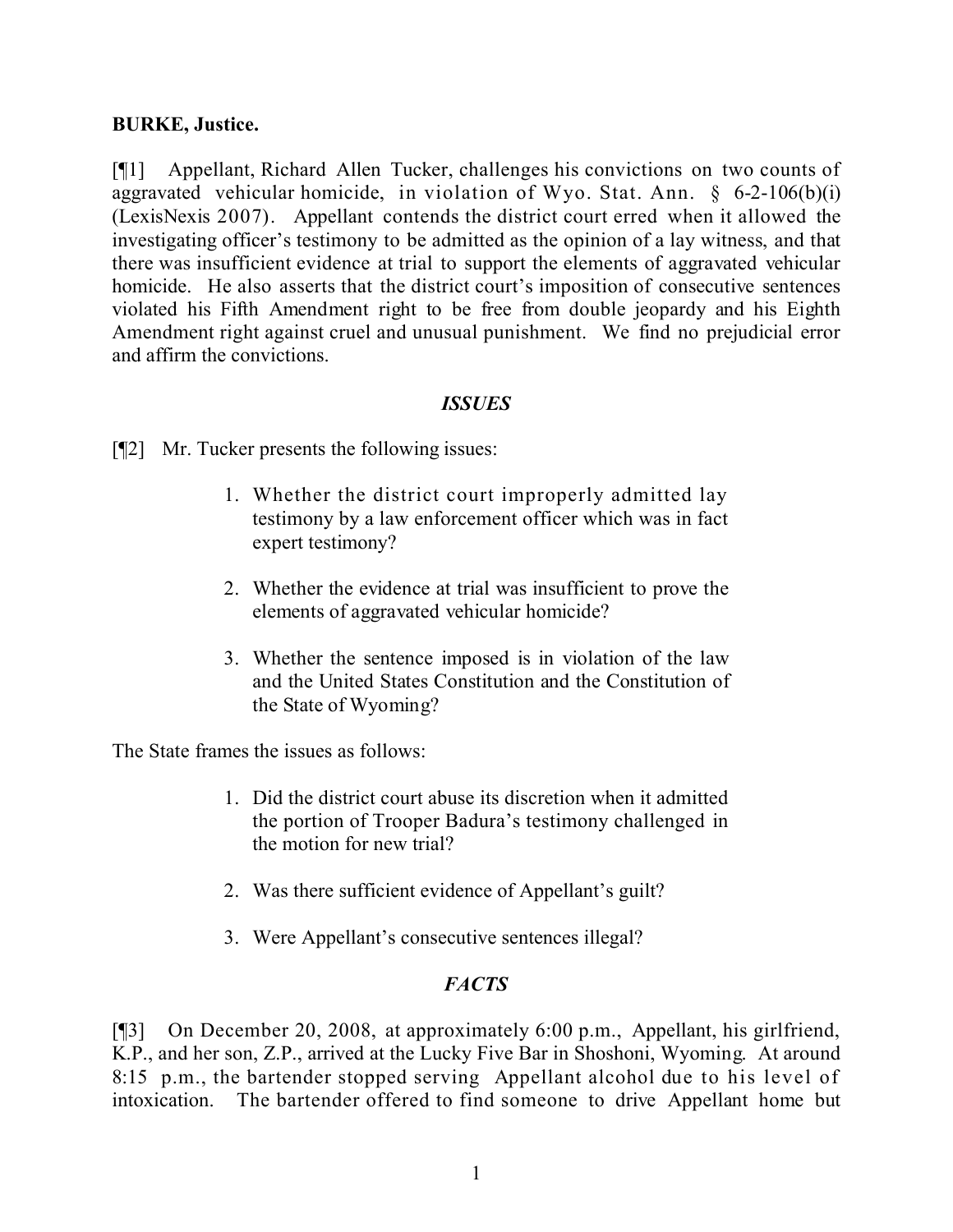Appellant refused. At approximately 9:15 p.m., Appellant asked the bartender for help starting his truck, an extended-cab Dodge Dakota, because he believed that the battery was dead. The bartender then asked another patron, a mechanic who had just arrived at the bar, to help Appellant with his vehicle.

[¶4] The mechanic, Appellant, a nearby female patron, and K.P. then went outside to attempt to start Appellant's truck. At this point, Z.P. was asleep in the backseat of the truck. The mechanic pulled his vehicle nose-to-nose with Appellant's truck but, upon further inspection, determined that the truck would not start because the clutch had not been pressed. During this time, Appellant was in the driver's seat attempting to start the truck, K.P. was in the passenger seat with her head against the passenger door, and Z.P. was asleep in the backseat. After it was determined that the truck did not need a jump, Appellant got out of the truck momentarily while the female patron got into the driver's seat, pushed in the clutch, and started the truck. Appellant got back into the driver's seat and the female patron saw Appellant drive away.

[¶5] Approximately seven miles from Shoshoni, the truck left the road, flipped over, and crashed into a tree. K.P. and Z.P. were ejected from the vehicle and were found dead at the scene of the accident. Appellant, however, exited the vehicle of his own accord and was treated at Riverton Memorial Hospital for a concussion and for abrasions<sup>1</sup> on various areas of his body. Appellant's blood-alcohol content measured .26% approximately one and a half hours after the crash. A subsequent toxicology analysis revealed that approximately three hours after the crash, K.P.'s blood-alcohol content was .28% and Z.P.'s blood-alcohol content was .27%.

[¶6] Although most of the windows in the truck were destroyed, the driver's side of the vehicle had relatively little damage and the driver's side window and extended-cab window remained intact. Blood samples were collected from the passenger's side dashboard, door-frame, and extended-cab window, and from the front and rear windshields. The blood samples collected from the passenger's side extended-cab window and the passenger's side door frame were consistent with the DNA profile of Z.P.

[¶7] Evidence produced at trial indicated that the amount of time that elapsed from Appellant's departure from the Lucky Five Bar and the accident was less than ten minutes. The time frame was established by the fact that, just a few blocks from the bar, the truck was recorded as it passed a gas station surveillance camera at 9:45 p.m. and the fact that the passerby who discovered the accident called the police at 9:54 p.m. The

<sup>&</sup>lt;sup>1</sup> The attending physician testified that an abrasion is an "indication of damage to the skin tissue,  $\ldots$  it's not a laceration that requires surgery, that's just a bruise, basically, with damage to the skin."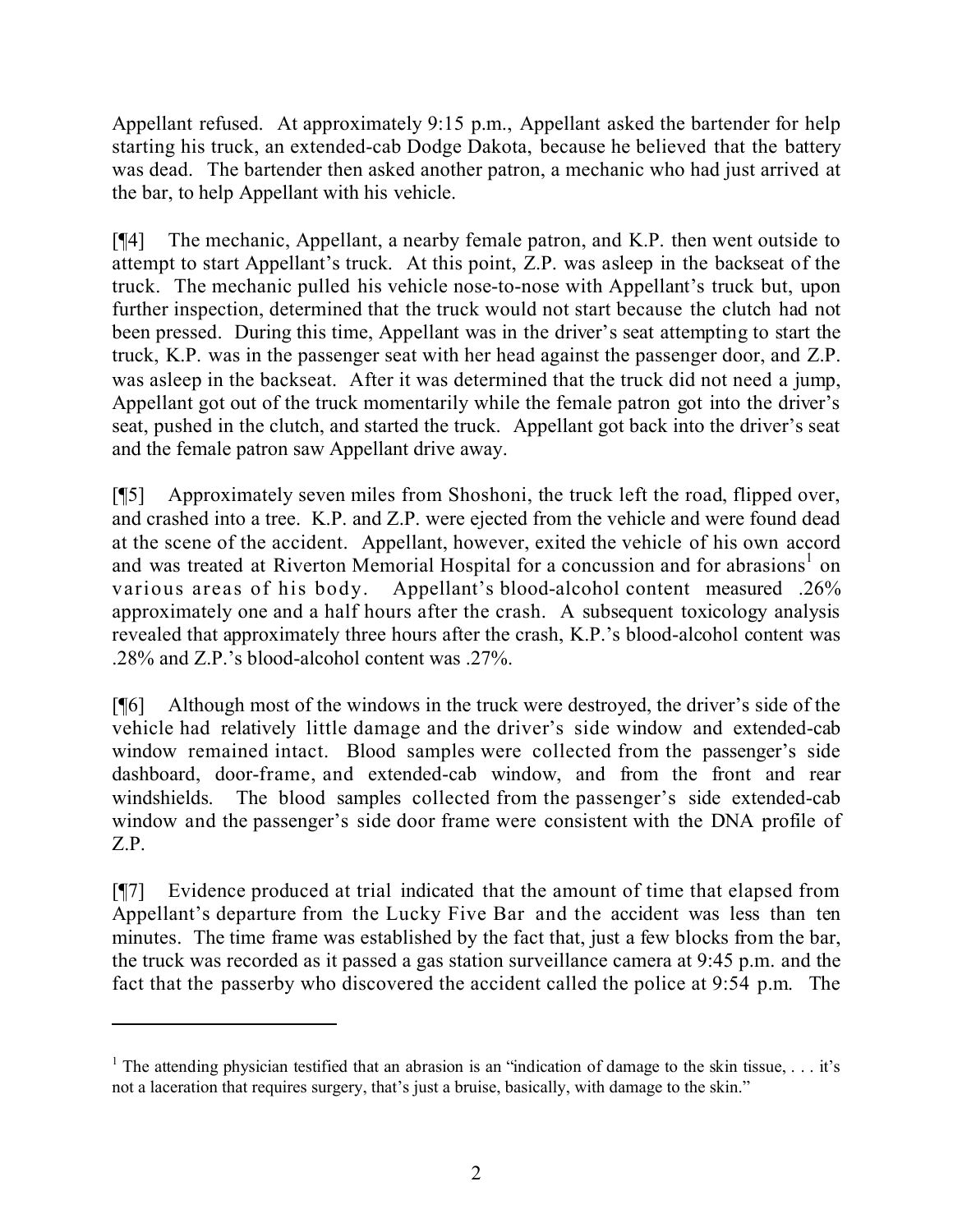officer who responded to the call testified that it would take approximately six minutes, if driving the speed limit, to travel from the Lucky Five Bar to the scene of the accident.

[¶8] Prior to trial, the district court issued a case management order instructing the parties to designate "[a]ll witnesses, including expert witnesses," and to provide a summary of their testimony. In response, the State filed a witness list designating the investigating officer as a witness, and provided the following description of the officer's proposed testimony:

> Trooper Badura will testify concerning all aspects of his investigation of the events and circumstances relevant to this case including his observations of the victims and defendant, interviews conducted with the defendant and witnesses, observations he made at the scene, and observations he made of defendant's vehicle, including the collection of potential evidence on or within defendant's vehicle by the Wyoming State Crime Lab. (See reports)

The State also provided a copy of the officer's traffic investigation report to defense counsel. In that report, the officer stated that "[e]vidence leads this investigator to believe Richard Tucker was driving at the time of the crash . . . ." The State did not designate the officer as an expert witness.

[¶9] Shortly before trial, Appellant filed a "Motion to Exclude State's 'Expert,'" which sought to prevent the investigating officer from testifying as an expert. The court granted the motion "in part" but also indicated that the officer could testify "in accordance with his designation."

[¶10] During trial, and prior to the officer's testimony, Appellant again brought the matter to the attention of the court in an attempt to limit opinion testimony from the officer. Counsel for the State advised the court: "Judge, the trooper is not testifying as an expert and I don't know how many times or different ways I can say it." The court, after reviewing the State's witness designation, commented: "I don't read [the designation] to indicate that the trooper is offering any sort of an expert opinion about anything, I don't believe that the trooper would be qualified under this designation to offer expert opinion . . . ." Before the hearing concluded, defense counsel attempted to clarify:

> [DEFENSE COUNSEL]: Your Honor, just so it's absolutely clear, so Mr. – I'm sorry, Trooper Badura will not be stating that Mr. Tucker was driving the vehicle as his narration in the report says, before the State does that they need to notify the Court.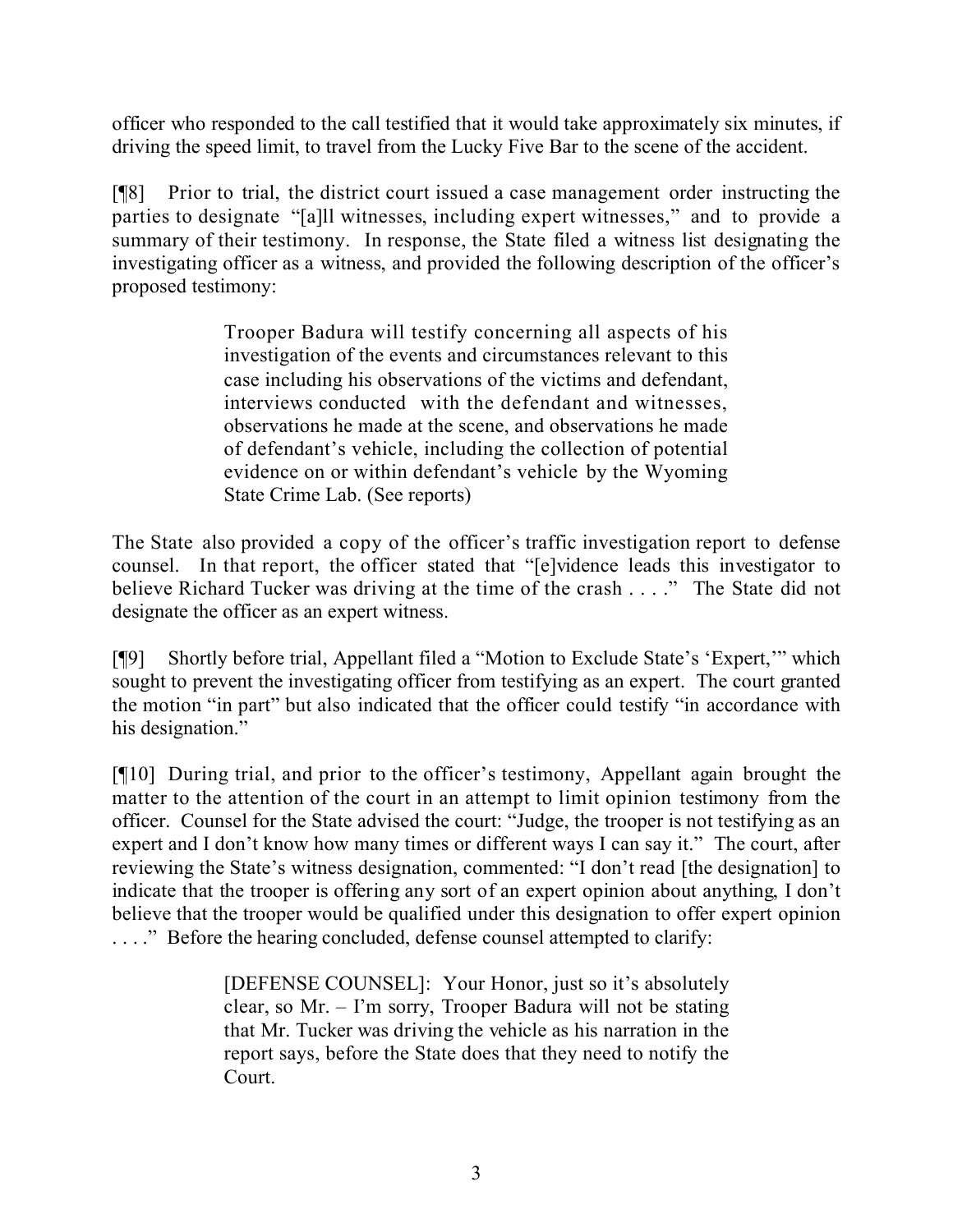[PROSECUTION]: Judge, that's an ultimate question and I'm not going to ask him that.

COURT: That would be in the area of an expert opinion, an expert is qualified to offer opinions about the ultimate issues, I don't think Trooper Badura's designation qualifies him as being able to offer that kind of opinion whether he possesses the qualifications or not.

[¶11] Before the officer took the stand, another hearing was held concerning the anticipated testimony. Counsel for the State indicated that the officer would provide lay opinion testimony pursuant to W.R.E. 701 regarding the positions of the occupants of the vehicle at the time of the crash. It was the officer's opinion that Appellant was driving. Defense counsel objected, contending that the opinion testimony was not lay opinion testimony and was not admissible under W.R.E. 701. The court stated that it would limit the officer's testimony to the matters described in the witness designation and that it would give a curative instruction to the jury in the event that the officer's testimony crossed into the realm of expert opinion.

[¶12] During the State's examination of the officer, the prosecution asked him to describe his training in accident investigations and his experience in investigations involving ejections. The officer stated that he had taken two accident investigation courses and had investigated roughly 50 accidents involving ejections. The State also asked the officer to give his opinion as to where the victims were seated prior to being ejected from the vehicle. The officer testified that "[b]ased on the factors of the statements I have taken, the victims at the scene, their injuries, the blood splatters, the blood coming from the back and the side, the evidence taken for DNA, my opinion is that [Z.P.] was in the back seat, his head went through the passenger side." The officer further testified that "[b]ased on my opinion, I believe that [Z.P.] was in the back passenger side and that [K.P.] was in the passenger's side, the front passenger's side seat." Finally, when asked whether he thought the accident was influenced by alcohol impairment, the officer testified that "[m]y opinion based on the scene is that whoever was driving, out of the three occupants of the vehicle, they were all intoxicated, alcohol involvement [sic] impairment was a factor in the crash."

[¶13] Defense counsel repeatedly objected to the State's questions regarding the officer's training and experience, and to the officer's testimony regarding the position of the occupants of the vehicle, on the grounds that he was stating opinions that only an expert witness could provide. In response, the court instructed the jury several times that the investigating officer could not provide expert opinions and as to how much weight, if any, should be given to opinion testimony from a witness who is not an expert witness.

[¶14] Ultimately, the jury found Appellant guilty on both counts of aggravated vehicular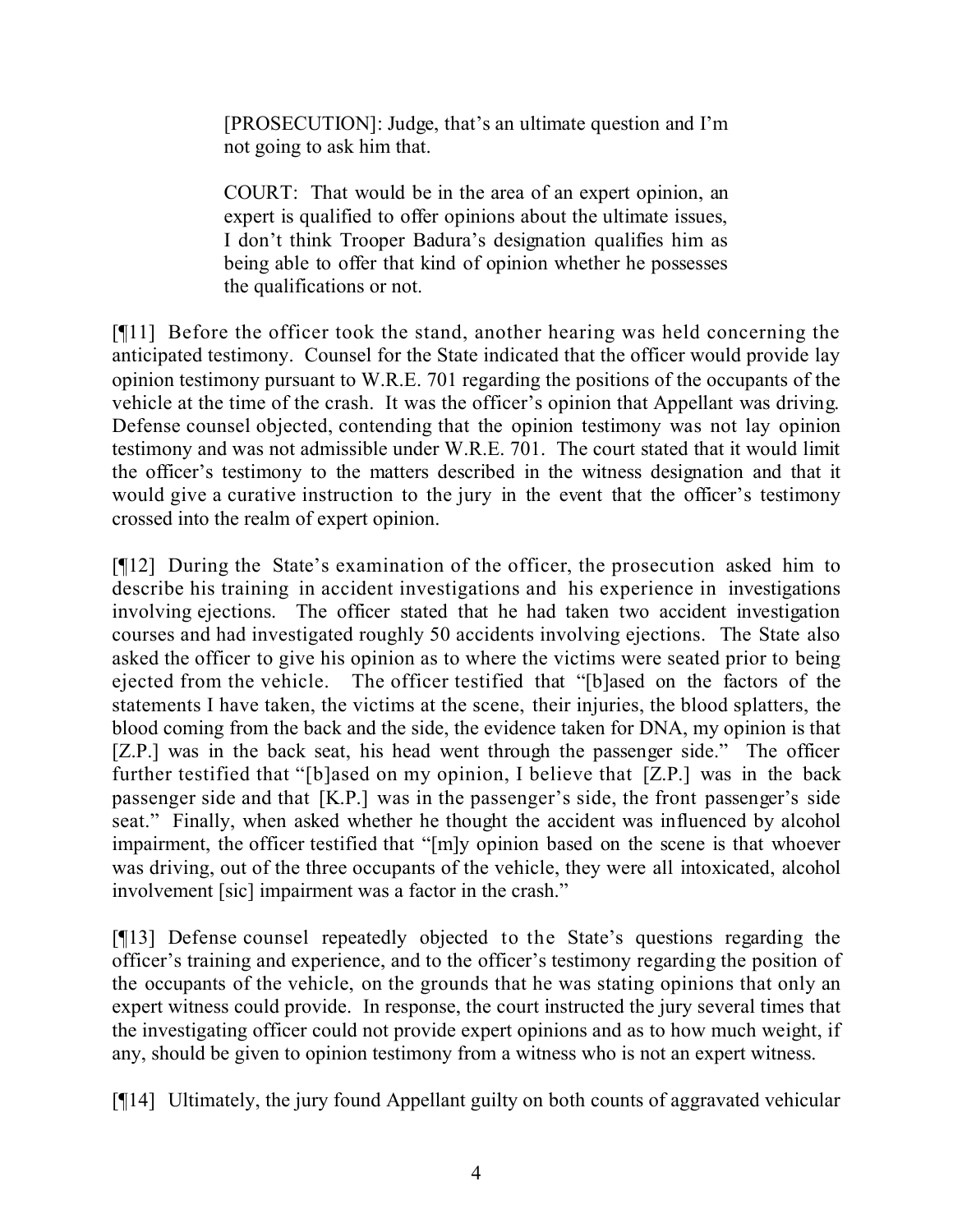homicide. Appellant was subsequently sentenced to 12 to 20 years for each conviction, with the sentences to be served consecutively.

## *DISCUSSION*

# **1. Lay Opinion Testimony**

[¶15] Appellant contends that the officer's opinion as to the respective positions of the occupants of the vehicle before the crash was not properly admitted as lay opinion testimony. He argues that the testimony should have been excluded because it was not based solely on the officer's own perceptions and because the testimony required the officer to draw on his specialized training.

[¶16] We review evidentiary rulings for an abuse of discretion.

A trial court's decision on the admissibility of evidence is entitled to considerable deference, and will not be reversed on appeal unless the appellant demonstrates a clear abuse of discretion. As long as there exists a legitimate basis for the trial court's ruling, that ruling will not be disturbed on appeal.

*Phillip v. State*, 2010 WY 14, ¶ 10, 225 P.3d 504, 509 (Wyo. 2010).

[¶17] Wyoming Rule of Evidence 701 governs the admission of opinion testimony by a lay witness:

> If the witness is not testifying as an expert, his testimony in the form of opinions or inferences is limited to those opinions or inferences which are (a) rationally based on the perception of the witness and (b) helpful to a clear understanding of his testimony or the determination of a fact in issue.

[¶18] In defining the proper scope of lay opinion testimony, this Court stated in *Schmunk v. State* that W.R.E. 701 incorporates the personal knowledge requirement of W.R.E. 602, which provides, in part, that "[a] witness may not testify to a matter unless evidence is introduced sufficient to support a finding that he has personal knowledge of the matter." 714 P.2d 724, 734 (Wyo. 1986). In *Schmunk*, we held that a son's testimony that he suspected his father of killing his mother was inadmissible because it was not based on personal knowledge or perception. *Id.* at 735. We explained that "[u]nder Rule 701, the witness must have perceived firsthand the pertinent events or matters, and his inferences or opinion must be rationally based on his perception; his testimony must be rejected if his firsthand observation was inadequate to support an opinion." *Id.* (quoting 3 Louisell and Mueller, Federal Evidence § 376 at 618-619); *see also United States v.*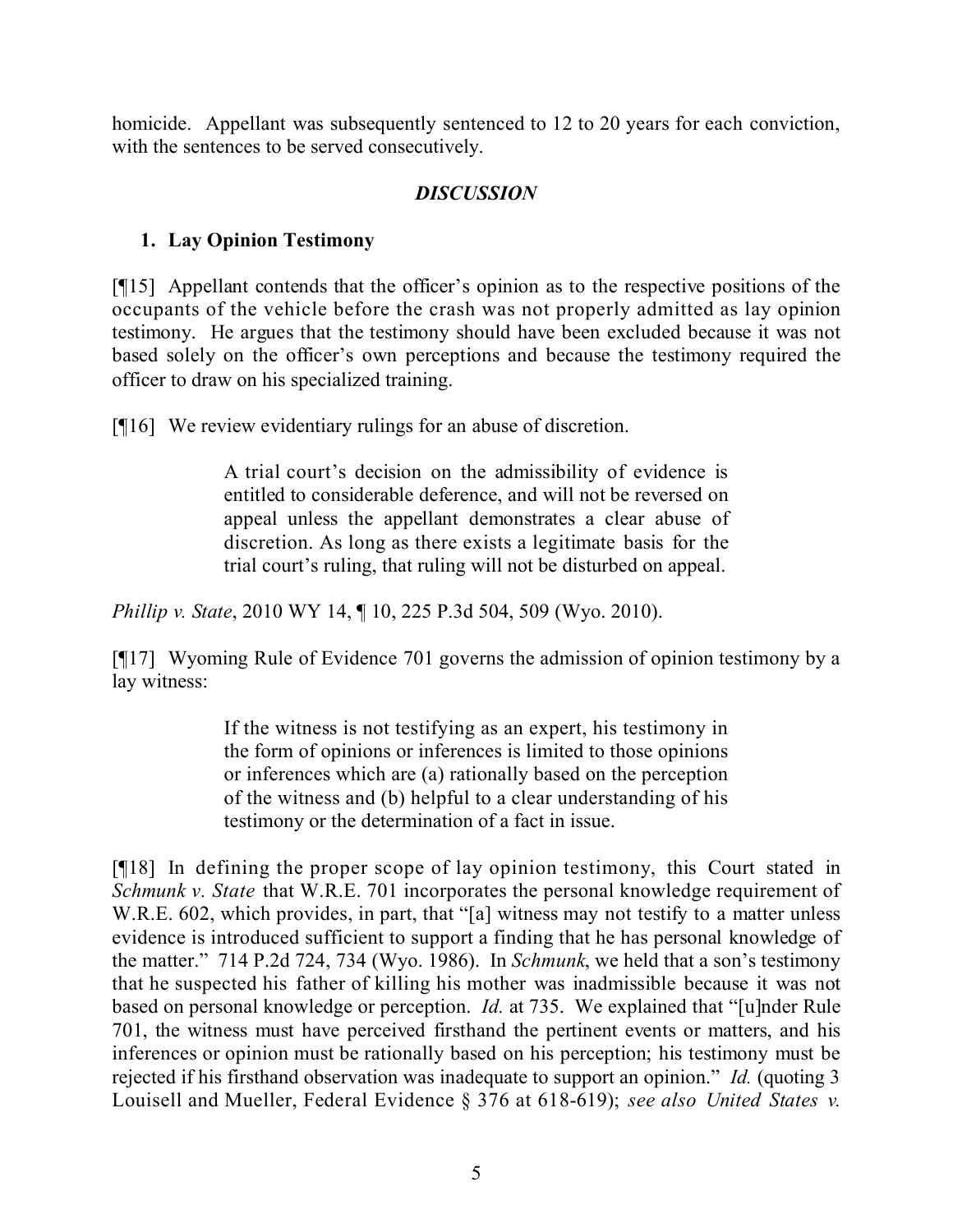*Peoples*, 250 F.3d 630, 640-41 (8th Cir. Mo. 2001) (error to admit an investigator's opinion testimony under F.R.E. 701 where the investigator "lacked first-hand knowledge of the matters about which she testified" and based her opinions on "her investigation after the fact, not on her perception of the facts").

[¶19] Applying the rule articulated in *Schmunk* to this case, we find that the officer's testimony exceeded the scope of permissible lay opinion testimony because the officer relied on matters that were outside his personal knowledge and that were obtained through his investigation after the fact. It is undisputed that the officer's opinion was not based solely on his personal perceptions. He testified that his opinion as to the positioning of the occupants of the vehicle was based on "the factors of the statements I have taken, the victims at the scene, their injuries, the blood splatters, the blood coming from the back and side, [and] the evidence taken for DNA [testing] . . . ." The secondhand accounts from the witnesses at the bar and the DNA evidence obtained after it was sent to a crime lab for testing contained evidence that was beyond the personal knowledge and perception of the officer.

[¶20] The officer's opinion testimony was also not based on matters within the realm of common experience. Lay opinion testimony is intended "only to help the jury or the court to understand the facts about which the witness is testifying and not to provide specialized explanations or interpretations that an untrained layman could not make if perceiving the same acts or events." *Peoples*, 250 F.3d at 641 (citing *United States v. Cortez*, 935 F.2d 135, 139-40 (8th Cir. 1991); *United States v. Figueroa-Lopez*, 125 F.3d 1241, 1244-45 (9th Cir. 1997)). In accordance with this principle, we have held that "W.R.E. 701 cannot be read to allow a witness who fails to qualify as an expert to offer opinion testimony 'where the subject in question lies outside the realm of common experience and requires special skill or knowledge.'" *Carroll v. Bergen*, 2002 WY 166, ¶ 21, 57 P.3d 1209, 1217 (Wyo. 2002) (citing *Kemper Architects, P.C. v. McFall, Konkel & Kimball Consulting Engineers, Inc.*, 843 P.2d 1178, 1190 (Wyo. 1992) (quoting 3 David W. Louisell & Christopher B. Mueller, Federal Evidence § 376 at 419 (Supp. 1992))).

[¶21] Confining lay opinion to the realm of common experience, in turn, is consistent with the distinction between lay and expert testimony that is made by W.R.E. 701 and W.R.E. 702. Wyoming Rule of Evidence 702 indicates that opinion testimony based on specialized knowledge is the province of an expert witness:

> If scientific, technical, or other specialized knowledge will assist the trier of fact to understand the evidence or to determine a fact in issue, a witness qualified as an expert by knowledge, skill, experience, training, or education, may testify thereto in the form of an opinion or otherwise.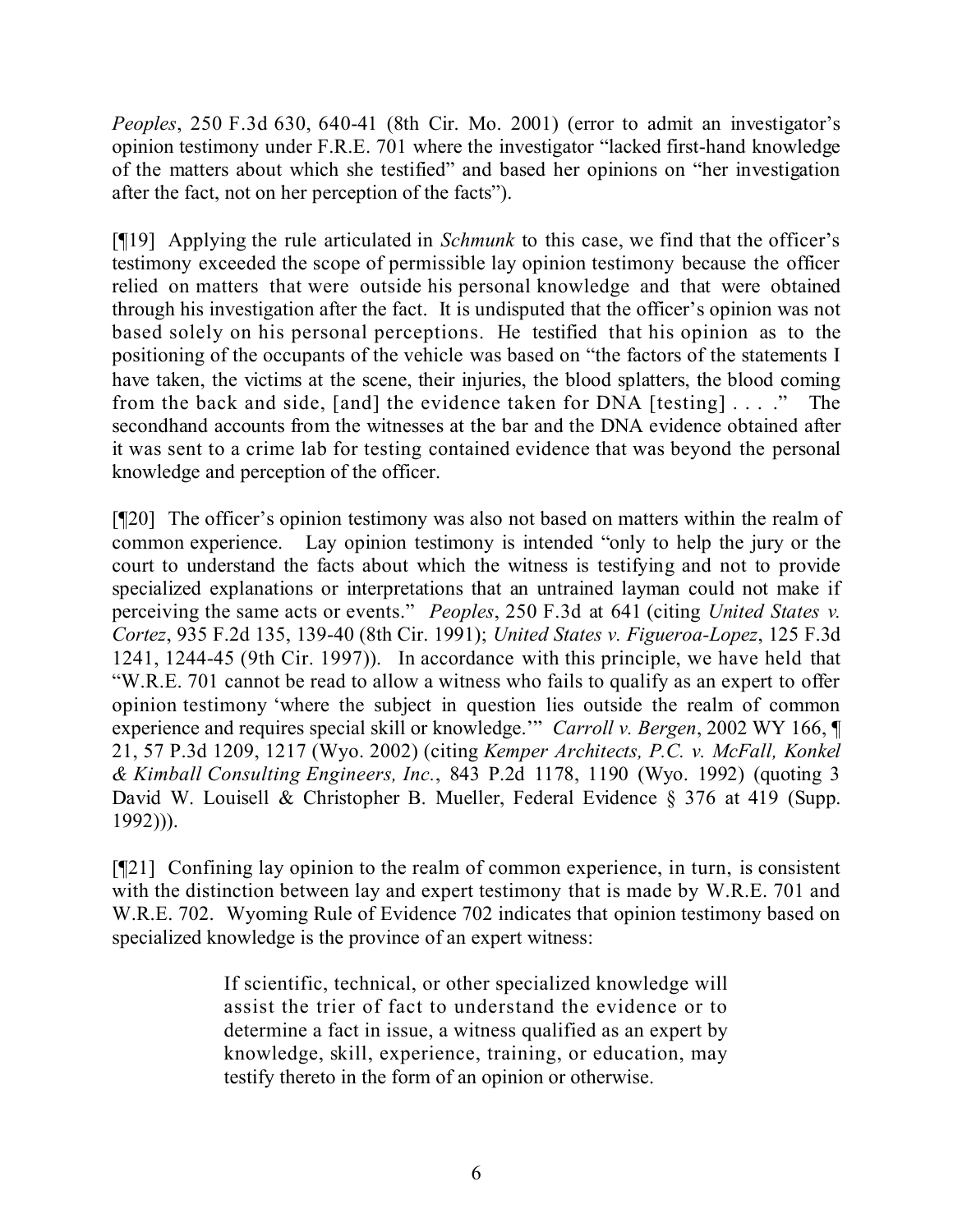If a witness's testimony draws on experience beyond the ken of the average person, that witness must meet the qualification requirements of Rule 702. Offering lay opinion testimony that is based on specialized knowledge ignores the distinction made by W.R.E. 701 and W.R.E. 702, and further, subverts the disclosure and qualification requirements for expert witnesses. *See Peoples*, 250 F.3d at 641; *Figueroa-Lopez*, 125 F.3d at 1246. Indeed, for these reasons, it is often stated that expert testimony may not be admitted under the guise of lay opinions. *See, e.g., Peoples,* 250 F.3d at 641.

[¶22] In *People v. Stewart*, the Supreme Court of Colorado addressed the issue of whether an officer's reconstruction of an accident was within the proper bounds of lay opinion testimony under provisions of the Colorado Rules of Evidence that are identical to the Wyoming Rules of Evidence. 55 P.3d 107 (Colo. 2002). In that case, although the prosecution did not seek to qualify the officer as an expert, "the officer attested that he had received 240 hours of instruction in investigating traffic accidents, including eighty hours of 'intense technique in accident investigation' and eighty hours in accident reconstruction," before offering an opinion as to how the incident at issue occurred. *Id.* at 122. The court applied the reasoning of *Peoples* and *Figueroa-Lopez* and concluded that "where, as here, an officer's testimony is based not only on [his] perceptions and observations of the crime scene, but also on [his] specialized training or education, [he] must be properly qualified as an expert before offering testimony that amounts to expert testimony." *Id.* at 124. The court further stated:

> While [the officer's] testimony about his observations of the crime scene and his investigation of the incident were proper, it was inappropriate for the court to permit him to testify as a lay person about his reconstruction of the crime scene and his deductions about such matters as the vehicle's direction, position, and speed.

*Id.* The court found that the trial court abused its discretion in admitting the officer's testimony without requiring that he be qualified as an expert. *Id.* However, the court ultimately held that the error was harmless because the officer's conclusions about the speed and angle of the vehicle were substantiated by the testimony of other witnesses. *Id.*

[¶23] We find the reasoning of *Stewart* particularly persuasive in light of the factual similarity to the case at hand. In this case, the investigating officer's opinion as to the respective positions of the occupants of the truck prior to the accident was based on his training and experience in accident investigations. This is apparent from the officer's statements that he had taken and passed a 40-hour course in basic accident investigations and an 80-hour course in advanced traffic accident investigations, and that he had investigated roughly 50 traffic accidents involving ejections. The officer described his training in detail: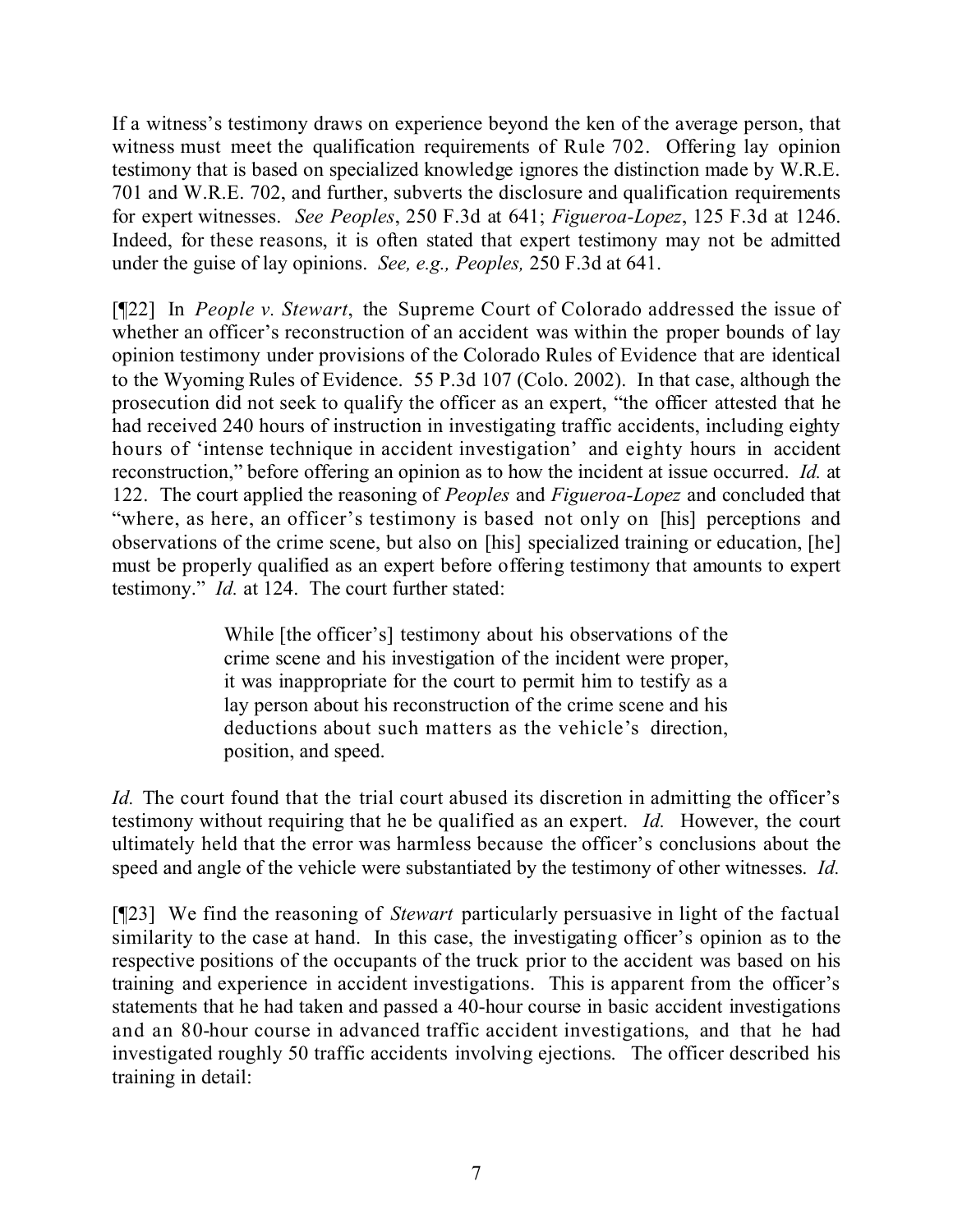Your advanced investigation courses will . . . go through your basic diagramming again and your measurements. You're going to learn depth measurements using formulas, trip formulas, speed formulas, impact formulas[;] you've got other formulas to do with fall and rise and you will take into consideration elevation, slopes, the speed of the vehicle.

Moreover, the officer also created a diagram of the accident based on his measurements at the scene and explained the diagram as it was projected to the jury:

> [T]his is the point where [the truck] goes off the road right here for about 274 feet and these are markings that I observed in the road. And it comes back onto the asphalt in the lane of travel, overcorrects, comes back this way, and right here we'll have striation marks, the tire track, it's kind of the skid marks through here and then it goes into a broadway  $-$  a broadside skid on the last part of the pavement, into the dirt down to here and this is about the area where the vehicle, like I said, it trips or the center of gravity is now outside of the wheels of the tire base, the wheelbase, and it flips. What happens is it will land about here, the first impact you can observe that I saw there and you can see it, and when it trips what it did is – looking at the vehicle, there's no impact on the right side so it actually flew in the air and it did a roll and it landed on the passenger side.

Appellant did not object to any aspect of the officer's "accident reconstruction." He did not object to the officer's personal observations at the scene, to the testimony concerning the measurements that were taken, or to the officer's conclusions as to the path of the vehicle as it left the road and then crashed into a tree. The objections to the officer's opinion testimony were limited to the locations of the occupants of the vehicle. Nevertheless, the officer's training and expertise provided the background for that opinion testimony. The State, however, never claimed that the officer was an expert and qualified to give that opinion.

[¶24] The officer's testimony was not proper lay opinion testimony. The testimony was based on matters beyond the officer's personal knowledge or perception, and was based in large measure on the officer's training and experience, which were beyond the ken of the average person. It was error to admit the evidence as lay opinion testimony under W.R.E. 701.

[¶25] Having determined that error occurred, we must now consider whether that error was harmless.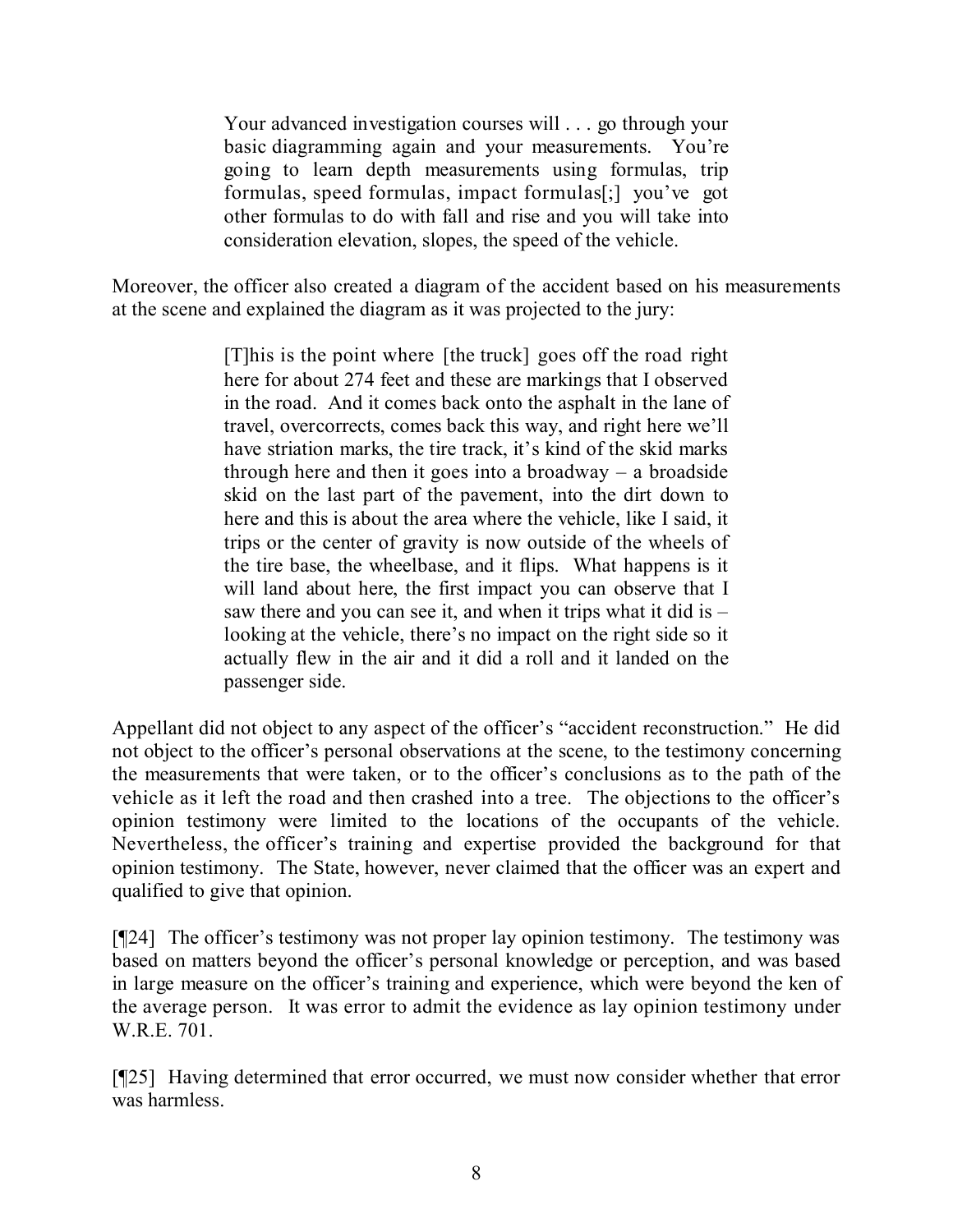The harmless error standard is set out in W.R.A.P. 9.04: "Any error, defect, irregularity or variance which does not affect substantial rights shall be disregarded by the reviewing court." *See also* W.R.Cr.P. 52(a). An error is harmful if there is a reasonable possibility that the verdict might have been more favorable to the defendant had the error never occurred. To demonstrate harmful error, the defendant must show prejudice under "circumstances which manifest inherent unfairness and injustice, or conduct which offends the public sense of fair play." *Johnson v. State*, 790 P.2d 231, 232 (Wyo. 1990). Under our harmless error analysis, we must judge whether the jury's verdict might have been different but for the witnesses' testimony.

*Wilks v. State*, 2002 WY 100, ¶ 21, 49 P.3d 975, 985 (Wyo. 2002).

[¶26] Appellant contends that the testimony, particularly because it came from a law enforcement officer, was prejudicial and that, without this testimony, the resulting verdict would have been more favorable. We disagree. The overwhelming weight of the remaining evidence establishes that Appellant was the driver of the vehicle. This evidence includes (1) the testimony from two eyewitnesses who placed Appellant in the driver's seat of the truck just before leaving the Lucky Five Bar, and who saw Z.P. asleep in the backseat and K.P. resting in the passenger seat; (2) the testimony from one of those witnesses who saw Appellant drive the truck away from the bar; (3) the short amount of time that elapsed from when Appellant left the bar to when the accident occurred; (4) the location of the blood collected from the truck; (5) the lack of damage to the driver's side of the truck; (6) the relatively minor injuries suffered by Appellant; and (7) the fact that Appellant owned the truck. Furthermore, the district court instructed the jury several times as to the fact that the officer was not an expert and as to the weight, if any, to be accorded to opinion testimony from a witness who is not an expert.

[¶27] In light of the overall weight of the evidence and the curative instructions to the jury, we cannot conclude that there is a reasonable probability that, had the error not occurred, the verdict would have been more favorable to Appellant. The error was harmless.

[¶28] Finally, although he did not object at trial, Appellant contends on appeal that the officer's opinion that alcohol impairment was a factor in the crash was also impermissible expert testimony. Because Appellant did not object to this testimony, we apply the plain error standard of review. *See, e.g., Luftig v. State,* 2010 WY 43, ¶ 11, 228 P.3d 857, 860 (Wyo. 2010).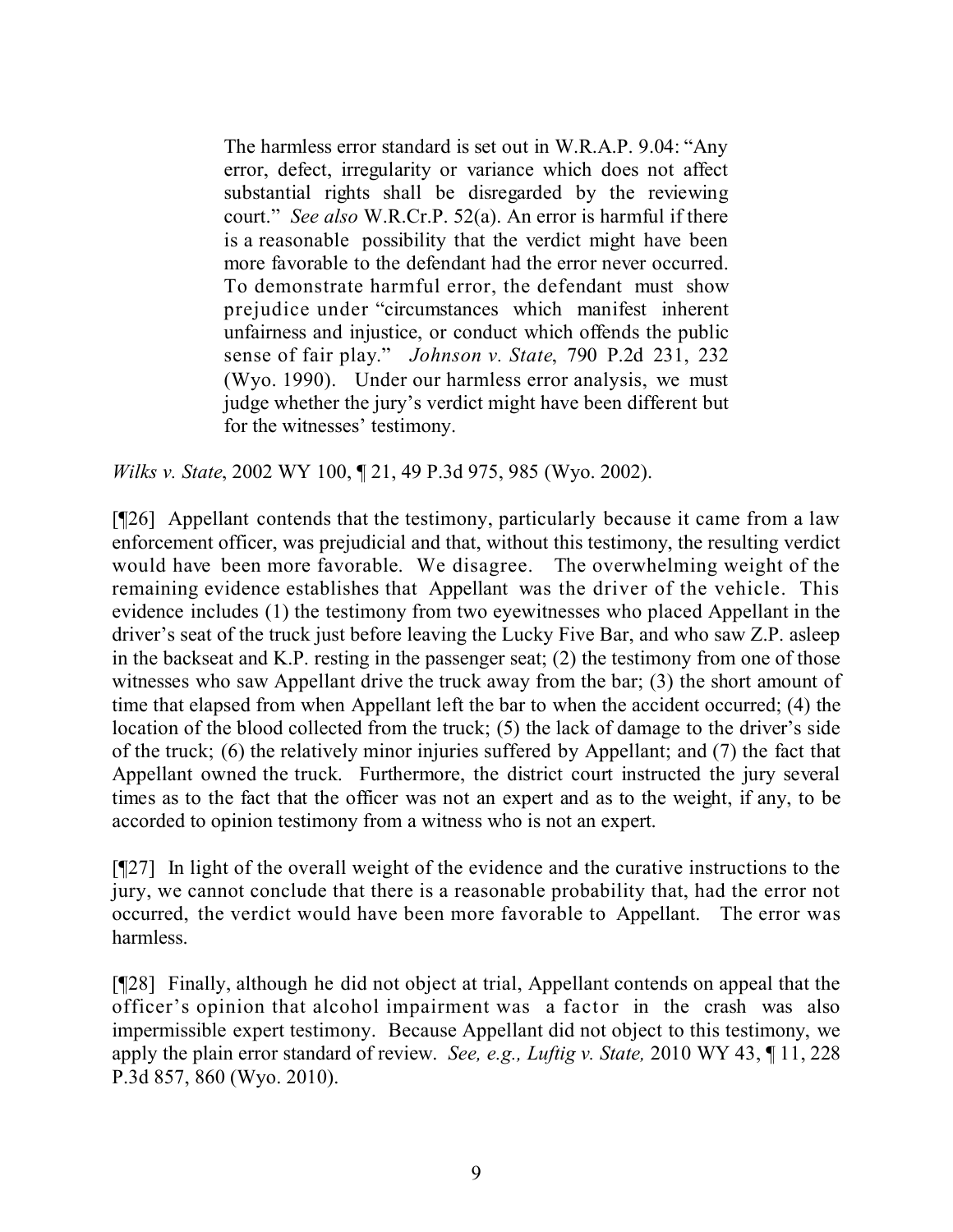[¶29] Appellant argues that the officer was not relying on his personal knowledge of the facts in stating his opinion that alcohol impairment was a factor in the crash, and that the testimony is therefore inadmissible as lay opinion testimony. We agree that the officer could not have known that the victims were intoxicated based on his personal observations because the officer did not know that the victims were intoxicated until he received the coroner's blood toxicity analysis. The officer, through personal observation of Appellant at the scene of the accident, could have deduced that Appellant was intoxicated. However, his opinion that Appellant was driving the vehicle was based upon factors beyond personal observation. It was error to admit this testimony.

[¶30] We conclude, however, that this error was harmless. The evidence introduced by the State established that all occupants of the vehicle had blood-alcohol concentrations that were over three times the legal limit. Further, the evidence established that the occupants of the truck had been drinking at the Lucky Five Bar for several hours and that the bartender stopped serving Appellant alcohol due to his level of intoxication. The eyewitness testimony from the patrons at the bar also indicated that Appellant was so intoxicated that he needed assistance to start his truck despite the fact that it was in working order. In light of the remaining evidence establishing that alcohol impairment was a factor in the crash, there is no reasonable possibility that the verdict might have been more favorable to Appellant had the error not occurred.

## **2. Sufficiency of the Evidence**

[¶31] Appellant next contends that there was insufficient evidence to establish his guilt. The elements of aggravated vehicular homicide are identified in Wyo. Stat. Ann. § 6-2- 106(b)(i), which reads, in part, as follows:

> (b) A person is guilty of aggravated homicide by vehicle and shall be punished by imprisonment in the penitentiary for not more than twenty (20) years, if:

> > (i) While operating or driving a vehicle in violation of W.S. 10-6-103, 31-5-233 or 41-13-206, he causes the death of another person and the violation is the proximate cause of the death.

[¶32] The vehicular homicide charge in this case was based on a violation of Wyo. Stat. Ann. § 31-5-233(b) (LexisNexis 2007), which provides:

> (b) No person shall drive or have actual physical control of any vehicle within this state if the person:

> > (i) Has an alcohol concentration of eight one-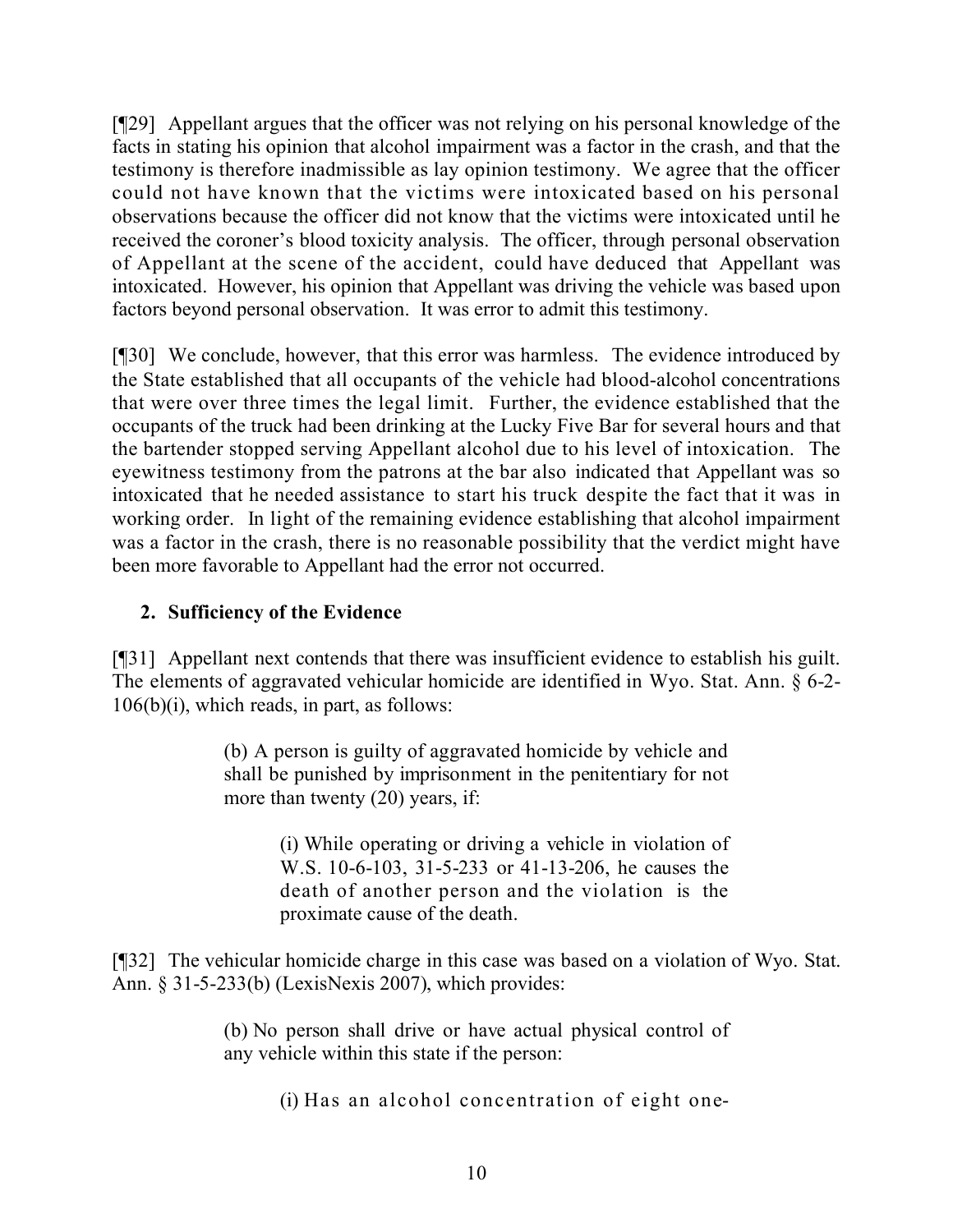hundredths of one percent (0.08%) or more; or

(ii) To a degree which renders him incapable of safely driving:

(A) Is under the influence of alcohol.

Pursuant to these statutes, the State was required to prove that Appellant was intoxicated, that he was driving the vehicle, and that his intoxication was the proximate cause of the victims' deaths. Appellant does not dispute that there was sufficient evidence to establish that he was intoxicated at the time of the crash. Rather, he argues that the evidence was insufficient to establish that he was driving the truck when it crashed or to establish that his intoxication was the proximate cause of the crash and resulting deaths.

[¶33] The standard of review for determining whether evidence is sufficient to support a conviction is well-established:

> In reviewing the sufficiency of the evidence . . . , we examine and accept as true the State's evidence and all reasonable inferences which can be drawn from it. We do not consider conflicting evidence presented by the defendant. We do not substitute our judgment for that of the jury; rather, we determine whether a jury could have reasonably concluded each of the elements of the crime was proven beyond a reasonable doubt. This standard applies whether the supporting evidence is direct or circumstantial. *Martin v. State*, 2007 WY 2, ¶ 32, 149 P.3d 707, 715 (Wyo. 2007), citing *Butcher v. State*, 2005 WY 146, ¶ 16, 123 P.3d 543, 549 (Wyo. 2005). *See also, Garay v. State,* 2007 WY 130, ¶ 2, 165 P.3d 99, 100 (Wyo. 2007).

*Anderson v. State*, 2009 WY 119, ¶ 6, 216 P.3d 1143, 1145 (Wyo. 2009).

[¶34] Because there were no witnesses to the crash, the jury was required to rely on circumstantial evidence to conclude that Appellant was driving. Circumstantial evidence is "proof of facts or circumstances from which the existence or non-existence of other facts may reasonably be inferred." *John Q. Hammons, Inc. v. Poletis*, 954 P.2d 1353, 1356 (Wyo. 1998). "Circumstantial evidence is not evidence of a lower order; the law makes no distinction between the weight to be given to either direct or circumstantial evidence." *Id.* at 1357-58.

[¶35] In reviewing the sufficiency of the evidence we do not distinguish between direct and circumstantial evidence. *Smith v. State*, 2009 WY 2, ¶ 15, 199 P.3d 1052, 1057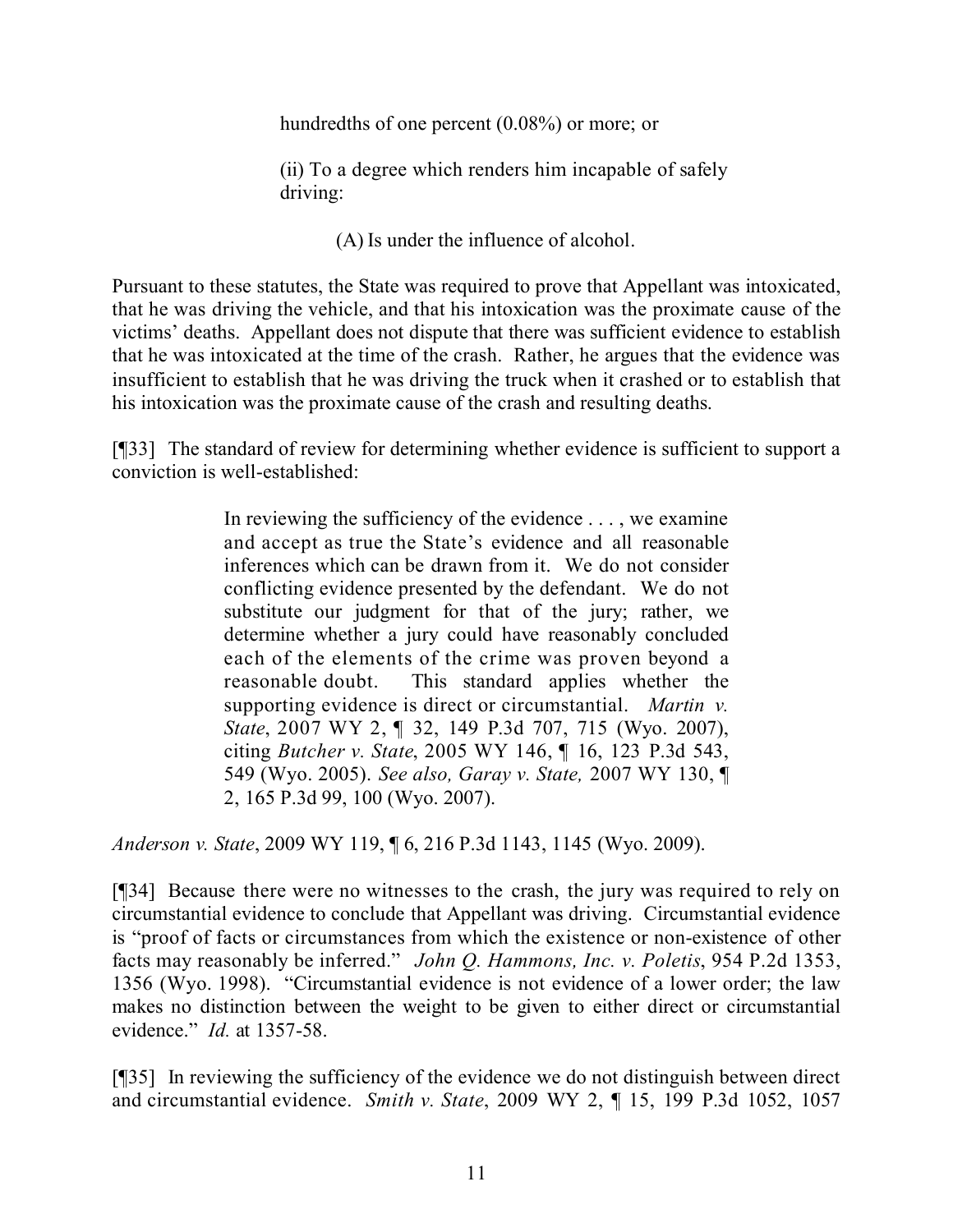(Wyo. 2009). A jury is entitled to draw reasonable inferences from the evidence in reaching a conclusion. We have given the following description of a permissible inference: "An inference is a process of reasoning by which a fact or proposition is deduced fairly and logically from other facts proven or admitted. An inference is truly evidence. The weight to which it is entitled depends upon the facts and circumstances of each case . . . ." *Id.* (citing *Seeley v. State*, 959 P.2d 170, 176 (Wyo. 1998)).

[¶36] Accepting all reasonable inferences from the State's evidence, we find that the jury could have reasonably concluded that Appellant was driving at the time of the crash. Excluding the investigating officer's opinion as to the positions of the occupants of the vehicle, there was ample evidence to support the conclusion that Appellant was driving. Witnesses placed the victims in the passenger and back seats of the vehicle and saw Appellant drive away from the bar. The accident occurred precisely within the time frame established by the State, which allowed little or no time for the occupants to adjust their positions. In addition, the fact that there was very little damage to the driver's side of the vehicle, whereas the rest of the truck was destroyed, matches the relatively minor physical harm that Appellant experienced as compared to the victims. We find that there was sufficient evidence for the jury to make the reasonable inference that Appellant was driving the vehicle at the time of the accident.

[¶37] We also find that there was sufficient evidence to establish that Appellant's conduct was the proximate cause of the victims' deaths. In order to establish proximate cause, there must be sufficient evidence that the crash and resulting deaths were the natural and probable consequence of Appellant's wrongful act of driving under the influence to a degree which rendered him incapable of safely operating a vehicle. *See Edwards v. State*, 2007 WY 146, ¶ 10, 167 P.3d 636, 639 (Wyo. 2007); *Glazier v. State*, 843 P.2d 1200, 1204 (Wyo. 1992); *Hodgins v. State,* 706 P.2d 655, 657 (Wyo. 1985).

[¶38] Appellant argues that the State did not establish proximate cause because it failed to show what caused the truck to leave the road. Appellant suggests many possible events that could have caused the accident, such as an attempt to avoid wildlife in the road, an attempt to avoid an oncoming car, or a vehicle malfunction. However, there was no evidence that any of these events occurred. On the other hand, there was overwhelming evidence that Appellant was driving while intoxicated.

[¶39] We have previously addressed proximate cause in this context. For example, in *Glazier*, the appellant and his girlfriend were riding on the appellant's motorcycle while the appellant was intoxicated. The motorcycle skidded as it went around a turn and the crash resulted in the death of the appellant's girlfriend. We found the evidence sufficient to establish proximate cause and explained:

> In this case, the motorcycle left the highway in broad daylight at a high rate of speed. Appellant was under the influence of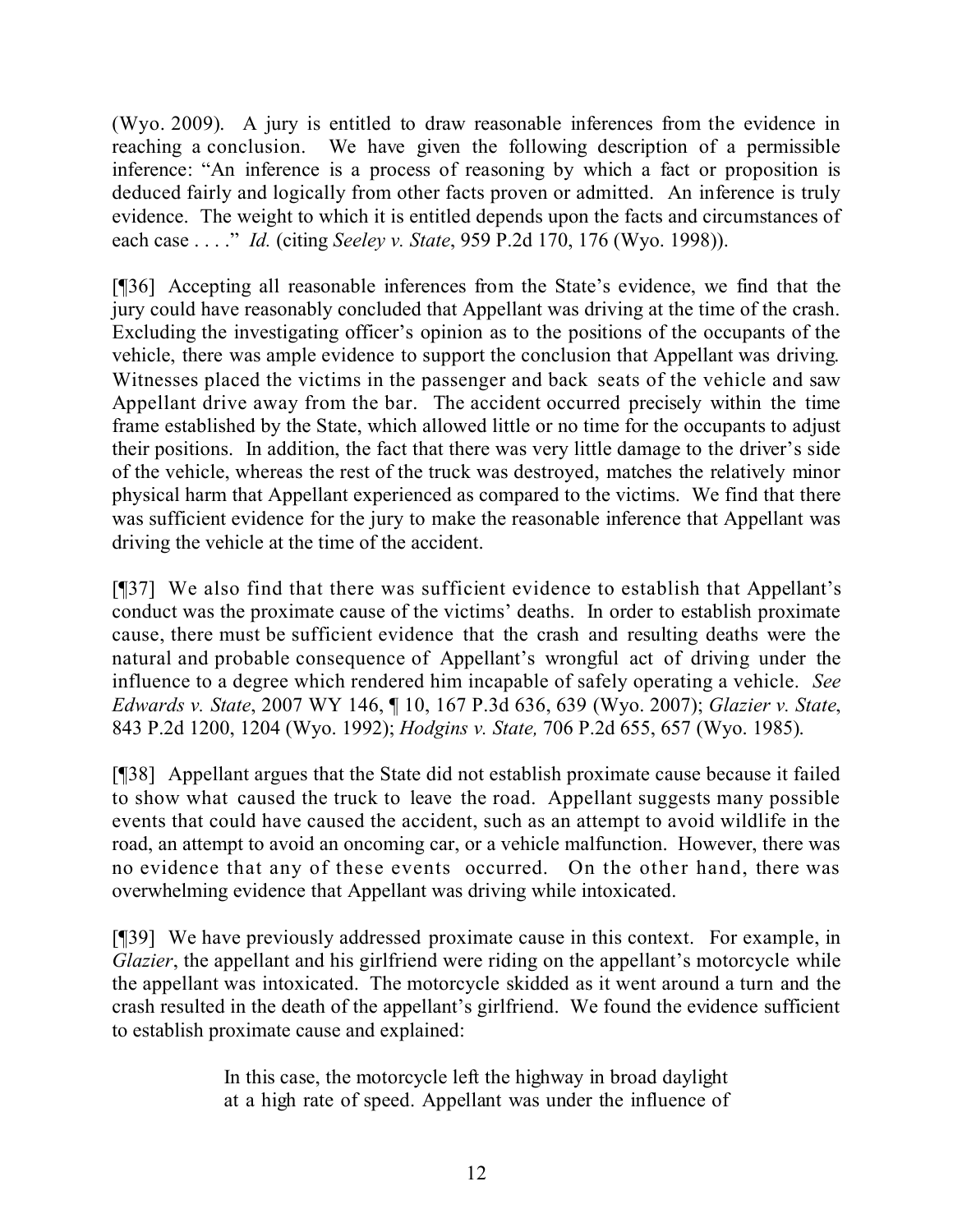alcohol and drugs. This accident resulted. This evidence was sufficient to support the trial court's finding that appellant was incapable of safely driving and that this was the proximate cause of the accident. A reasonable person would foresee that driving a motorcycle while under the influence of impairing substances to such a degree that they are unable to drive safely might cause severe injury or death to themselves or another person.

*Glazier*, 843 P.2d at 1204; *see also Allen v. State,* 2002 WY 48, ¶ 43, 43 P.3d 551, 566 (Wyo. 2002) ("One who drinks and drives should reasonably foresee that some among the potential victims of drunken driving will not wear seat belts and that such victims, among others, might be seriously injured in an alcohol-induced collision."); *Bloomquist v. State,* 914 P.2d 812, 819 (Wyo. 1996) ("The jury could have reasonably concluded that Appellant was intoxicated, that he drove his vehicle in a reckless manner, and that either or both circumstances were the proximate cause of the victim's death.").

[¶40] In this case, the prosecution introduced evidence that showed Appellant had a blood-alcohol content of .26% after the crash. The State proved that Appellant was driving the truck when it went off the road and crashed into a tree, and further, that the roads were dry that night and that weather conditions were good. The evidence was sufficient for the jury to conclude that Appellant's driving under the influence was the proximate cause of the victims' deaths.

# **3. Fifth Amendment – Double Jeopardy**

[¶41] Appellant next argues that imposing multiple sentences for the same act violates his right to be free from double jeopardy under both the United States and Wyoming Constitutions. The Fifth Amendment to the United States Constitution and Article 1, Section 11 of the Wyoming Constitution guarantee that a person will not be placed twice in jeopardy for the same criminal offense. Although the language of the respective double jeopardy provisions is dissimilar, "they have the same meaning and are coextensive in application." *Vigil v. State*, 563 P.2d 1344, 1350 (Wyo. 1977). We have followed the federal courts' interpretation of the United States Constitution in stating that "the double jeopardy provisions of both Constitutions provide an accused three protections: 1) protection against a second prosecution for the same offense following an acquittal; 2) protection against a second prosecution for the same offense after a conviction; and 3) protection against multiple punishments for the same offense." *Meyers v. State*, 2005 WY 163, ¶ 9, 124 P.3d 710, 714 (Wyo. 2005) (citing *Pope v. State*, 2002 WY 9, ¶ 14, 38 P.3d 1069, 1072 (Wyo. 2002)). In this case, Appellant argues that his sentence falls within the third category, the protection against multiple punishments.

[¶42] In instances where the protection against multiple punishments is implicated and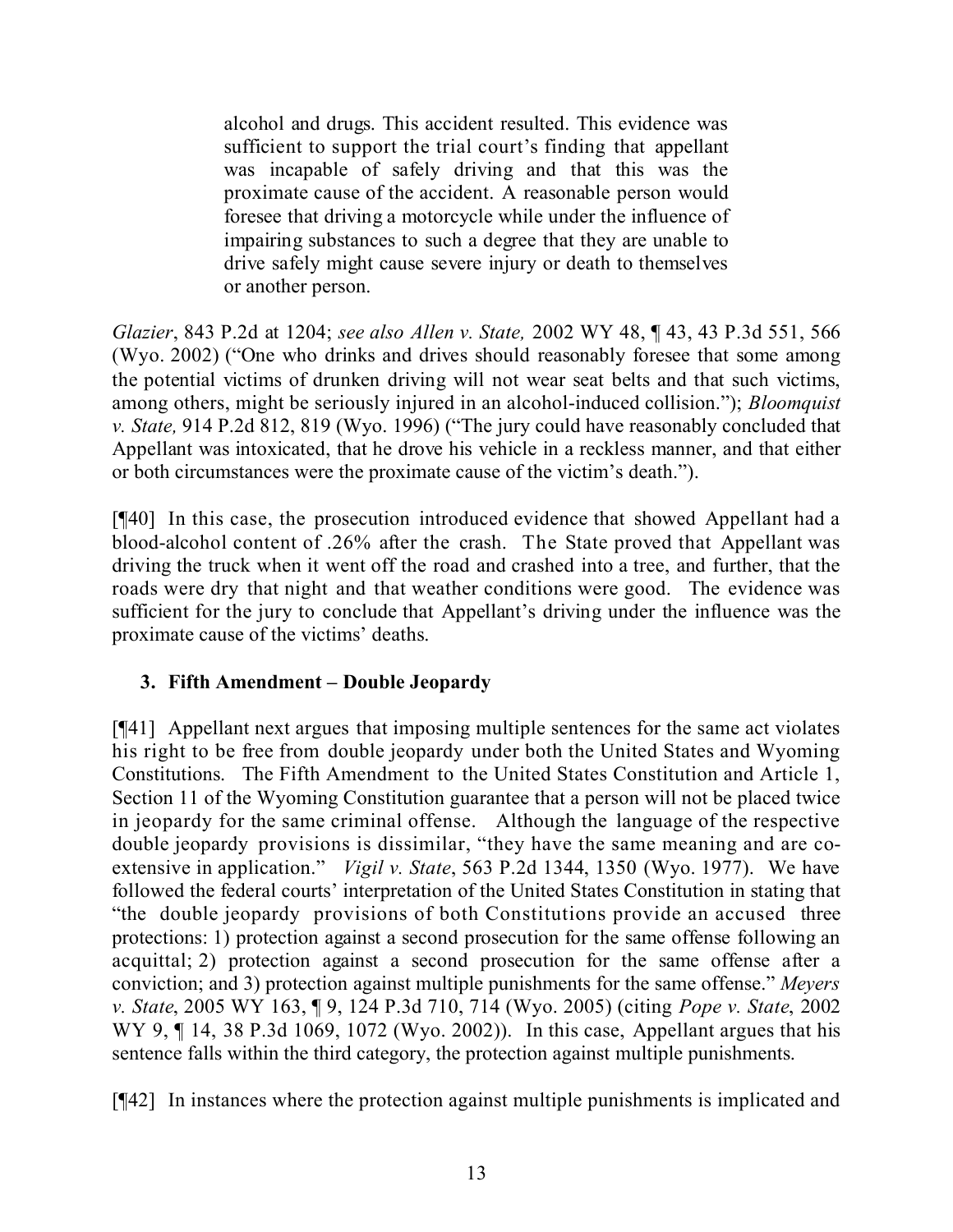multiple convictions are based on violations of *different* statutes, a double jeopardy claim is analyzed under the "same elements" test described in *Blockburger v. United States*, 284 U.S. 299, 52 S.Ct. 180, 76 L.Ed. 306 (1932), which Wyoming adopted in *State v. Keffer*, 860 P.2d 1118, 1131 (Wyo. 1993). That test asks "whether each provision requires proof of an additional fact which the other does not." *Blockburger*, 284 U.S. at 304, 52 S.Ct. at 182. However, in cases that involve two violations of the *same* statute, the "same elements" test does not apply. Instead, when two violations arise from the same statute, we look directly to the intent of the legislature to determine the appropriate "unit of prosecution." *See Amrein v. State*, 836 P.2d 862, 865 (Wyo. 1992). In these situations, we have held that "statutory construction and legislative intent will control the determination whether, when there are multiple victims from a single act or course of conduct, there is only one crime or as many crimes as there are victims." *Id.* at 864; *Tuggle v. State,* 733 P.2d 610, 612 (Wyo. 1987); *Vigil*, 563 P.2d at 1352-53; *see also United States v. Ansaldi*, 372 F.3d 118, 125 n.3 (2d Cir. 2004) ("Ordinarily, courts apply the so-called 'Blockburger test' to determine whether or not two charged offenses constitute different crimes. That analysis is inappropriate in this case, because there is only one statute at issue, and so, nothing to compare. Rather than determining whether one act falls within two distinct statutes, as in *Blockburger*, we are asking whether two acts constitute one statutory offense.") (citation omitted), *cert. denied*, 543 U.S. 949, 125 S.Ct. 364, *and cert. denied*, 543 U.S. 960, 125 S.Ct. 430 (2004); *United States v. Weathers*, 186 F.3d 948, 952 (D.C. Cir. 1999) ("Where two violations of the same statute rather than two violations of different statutes are charged, courts determine whether a single offense is involved not by applying the *Blockburger* test, but rather by asking what act the legislature intended as the 'unit of prosecution' under the statute."), *cert. denied*, 529 U.S. 1005, 120 S.Ct. 1272 (2000).

[¶43] This Court has never specifically decided whether a violation of Wyoming's aggravated vehicular homicide statute includes as many separate offenses as there are victims when multiple deaths result from a single automobile accident. However, we find guidance in two Wyoming cases that have addressed the issue in the context of other crimes. In the first case, *Vigil*, the appellant shot a gun at an automobile carrying five occupants and the jury returned guilty verdicts on all five charges of assault with a deadly weapon. 563 P.2d at1346. The appellant challenged the judgment on double jeopardy grounds, despite the fact that he received only one sentence. In holding that a separate crime was committed with respect to each victim, we reasoned that because the statute at issue referred to an assault or battery upon "any human being," using the singular form of the noun, the statute was intended to protect individual persons. *See id.* at 1351-52. We noted that although the offenses arose from the same event, "each involves a separate victim and courts are protective of the individual citizen subjected to the criminal conduct of another." *Id.* at 1351. We also noted that many cases from other jurisdictions hold that "killing by culpable negligence several human beings in one automobile accident constitutes as many separate offenses as there are victims and consecutive sentences are proper." *Id.* at 1352 (citing cases that stand for the proposition that, under a vehicular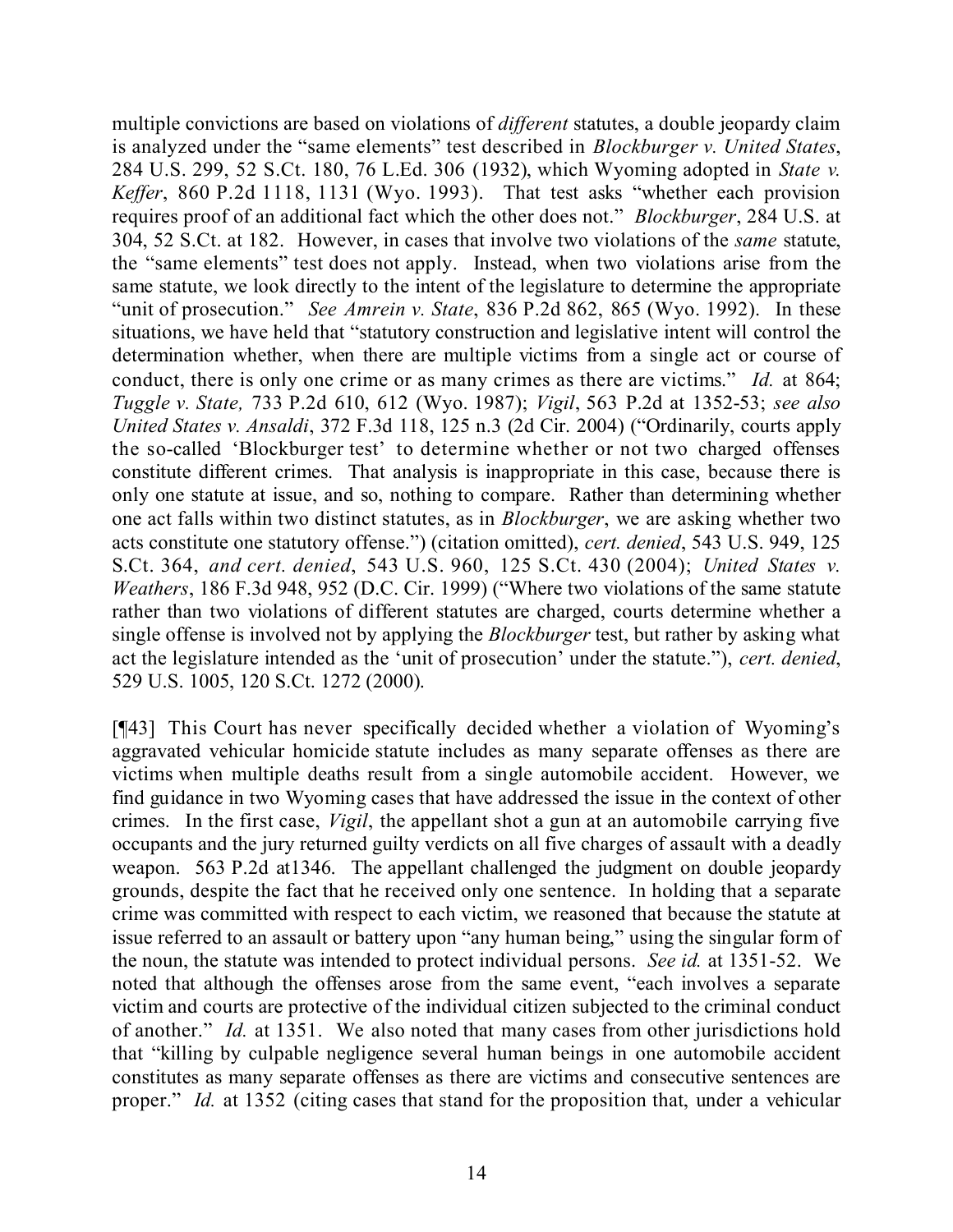homicide statute, the killing of a human being is the "gravamen of the offense" as opposed to the act of unlawfully operating a vehicle).

[¶44] In the second case, *Amrein*, the appellant was convicted on eight counts of cruelty to animals for failing to provide livestock with proper food, and was given eight consecutive sentences. 836 P.2d at 863. The appellant argued that his right against double jeopardy was violated because his sentences resulted from a single continuous criminal act. *Id.* We ultimately found that the statute was ambiguous and invoked the rule of lenity in holding that it was error for the appellant to have been sentenced on more than one conviction. *Id.* at 865. We found the statute ambiguous because, although it referred several times to the singular noun and pronoun (as in "any animal," "it," and "the animal"), the statute also used the plural "animals" in the opening clause and the modifier "any" when referring to "animal." *Id.* Adding further support for the decision, we noted that "[a]s a general proposition, with few exceptions, in crimes against the person, when contrasted with crimes against property, there are as many offenses as individuals affected." *Id.* at 864 (quoting *Vigil*, 563 P.2d at 1352).

[¶45] In the present case, we find that the aggravated vehicular homicide statute includes as many separate offenses as there are individuals affected by the defendant's conduct. The focus of the statute, as in other homicide crimes, is on the resulting death of the victim, which indicates that the legislature intended to protect each individual citizen from harm. We agree with the courts that have addressed this issue and determined that the resulting death of the victim is the gravamen of the offense, as opposed to the act of unlawfully driving an automobile. *See, e.g., Bautista v. State*, 863 So.2d 1180, 1186 (Fla. 2003) ("[T]he gravamen of the offense of DUI manslaughter is not a traffic violation, but the killing of a human being."); *Commonwealth v. Meehan*, 14 Mass. App. Ct. 1028, 1029 (Mass. App. Ct. 1982) ("[T]he gravamen of the offense is the killing of a human being as distinguished from unlawful operation of a motor vehicle."); *Murray v. United States*, 358 A.2d 314, 321 (D.C. 1976) ("The gravamen of the crime [of negligent homicide] is not the act of operating a motor vehicle negligently; rather, it is the killing of a human being."); *State v. Whitley*, 382 S.W.2d 665, 667 (Mo. 1964) ("The gravamen of the offense [of manslaughter] is the killing of a human being, and the statute by its terms contemplates that there shall be as many offenses as there are human beings killed, whether by one or several acts.").

[¶46] An examination of the language of the vehicular homicide statute also leads us to the conclusion that the legislature intended to protect the lives of each individual. The statute states that a person is guilty if he causes "the death of another person." Wyo. Stat. Ann. § 6-2-106(b)(i). Comparing this language to the statutes at issue in *Vigil* and *Amrein*, we find that the legislature's use of "another person" in the singular form of the noun evidences an intent that each death caused under the statute constitutes a separate unit of prosecution. Indeed, this is also consistent with our finding in *Tuggle* that the word "another," when used in an aggravated assault and battery statute, "is a singular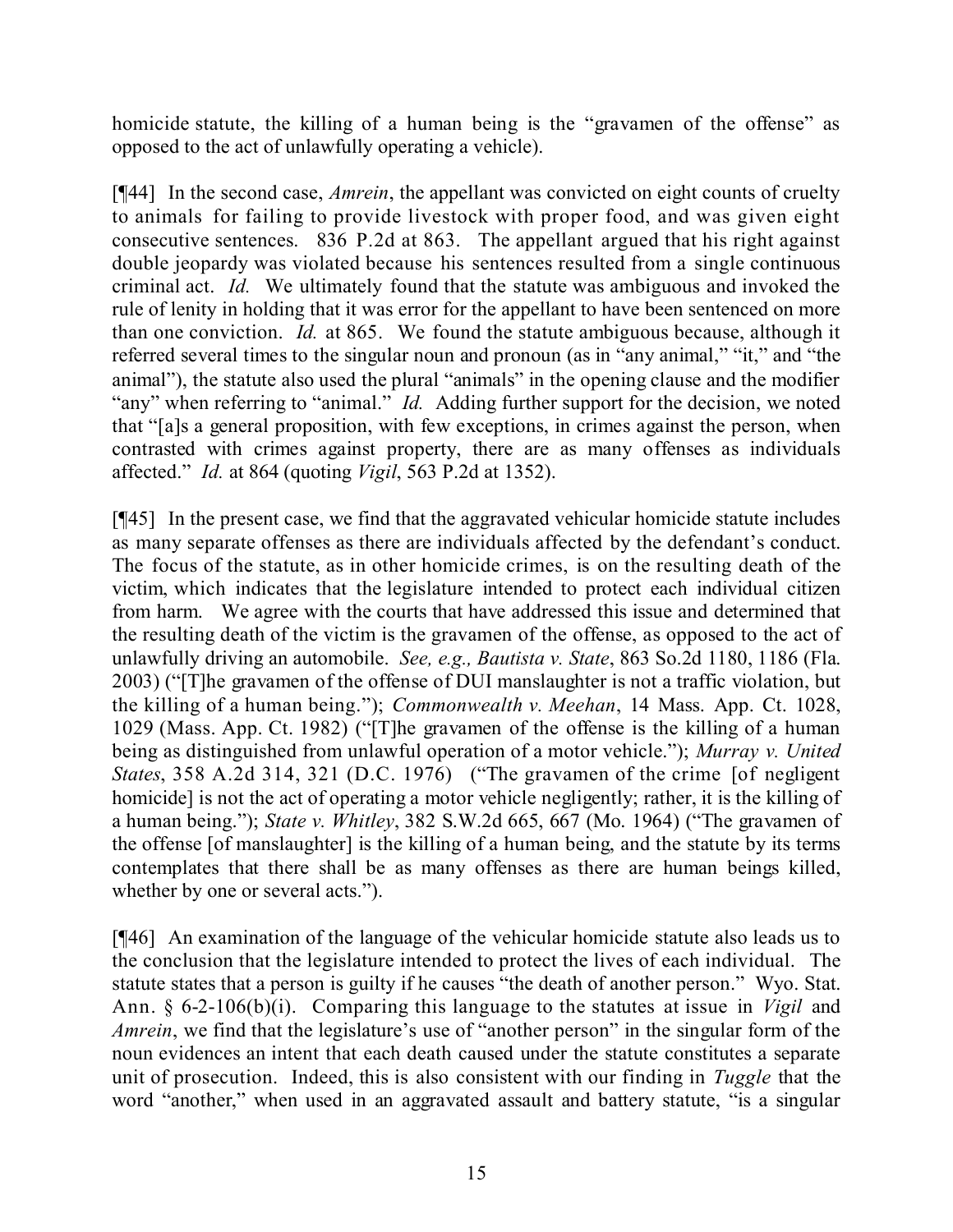term and thus means each time 'another' is affected by said crime, it is a separate offense. The obvious intent of the legislature was to protect each individual." 733 P.2d at 612. Accordingly, we hold that each death that results from a violation of the vehicular homicide statute constitutes a separate unit of prosecution and that separate convictions and sentences for each death resulting from a single accident do not violate Appellant's right against double jeopardy.

# **4. Eighth Amendment – Cruel and Unusual Punishment**

[¶47] Appellant next contends that imposing consecutive sentences of 12 to 20 years for two counts of aggravated vehicular homicide is cruel and unusual punishment. He argues that this sentence is disproportionate to the offense, yet he acknowledges that the same sentence was given for the same offense in *Allen*, 43 P.3d 551. The maximum penalty for each conviction under the vehicular homicide statute is 20 years. Wyo. Stat. Ann. §  $6 - 2 - 106(b)$ .

[¶48] This Court has rejected the common-law view that a sentence is not subject to appellate review if it is within the minimum and maximum limits set by statute. *Sampsell v. State*, 2001 WY 12, ¶ 6, 17 P.3d 724, 726 (Wyo. 2001). Instead, when the imposition of a criminal sentence is within the limits set by the legislature, we review the sentencing decision for an abuse of discretion. *Id.* In the context of sentencing decisions, this standard of review has been described as follows: "A sentence will not be disturbed because of sentencing procedures unless the defendant can show an abuse of discretion, procedural conduct prejudicial to him, and circumstances which manifest inherent unfairness and injustice, or conduct which offends the public sense of fair play." *Smith v. State*, 922 P.2d 846, 848 (Wyo. 1996) (quoting *Wright v. State,* 670 P.2d 1090, 1092 (Wyo. 1983)).

[¶49] The United States Supreme Court recently revisited its Eighth Amendment jurisprudence in *Graham v. Florida,* 130 S.Ct. 2011, 2021, 176 L.Ed.2d 825, 835 (2010):

> The Eighth Amendment states: "Excessive bail shall not be required, nor excessive fines imposed, nor cruel and unusual punishments inflicted." To determine whether a punishment is cruel and unusual, courts must look beyond historical conceptions to "'the evolving standards of decency that mark the progress of a maturing society.'" *Estelle* v. *Gamble*, 429 U.S. 97, 102, 97 S.Ct. 285, [290,] 50 L.Ed.2d 251 (1976) (quoting *Trop* v. *Dulles*, 356 U.S. 86, 101, 78 S.Ct. 590, [598,] 2 L.Ed.2d 630 (1958) (plurality opinion)). "This is because '[t]he standard of extreme cruelty is not merely descriptive, but necessarily embodies a moral judgment. The standard itself remains the same, but its applicability must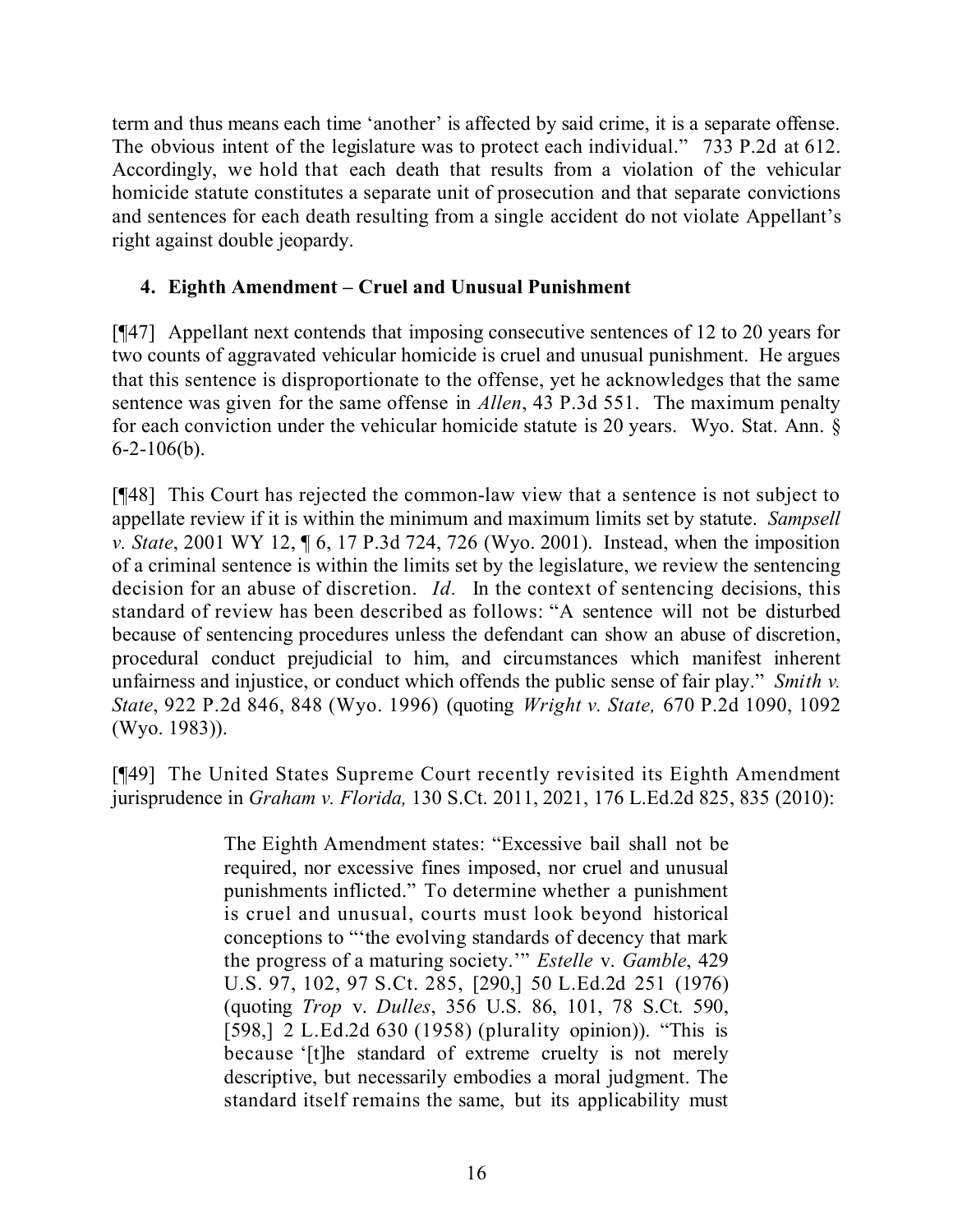change as the basic mores of society change.'" *Kennedy* v. *Louisiana*, 554 U.S. 407, \_\_\_, 128 S.Ct. 2641, 2649, 171 L.Ed.2d 525, 538 (2008) (quoting *Furman* v. *Georgia*, 408 U.S. 238, 382, 92 S.Ct. 2726, [2800,] 33 L.Ed.2d 346 (1972) (Burger, C. J., dissenting)).

The Cruel and Unusual Punishments Clause prohibits the imposition of inherently barbaric punishments under all circumstances. *See*, *e.g., Hope* v. *Pelzer*, 536 U.S. 730, 122 S.Ct. 2508, 153 L.Ed.2d 666 (2002). "[P]unishments of torture," for example, "are forbidden." *Wilkerson* v. *Utah*, 99 U.S. 130, 136, 25 L.Ed. 345 (1879). These cases underscore the essential principle that, under the Eighth Amendment, the State must respect the human attributes even of those who have committed serious crimes.

For the most part, however, the Court's precedents consider punishments challenged not as inherently barbaric but as disproportionate to the crime. The concept of proportionality is central to the Eighth Amendment. Embodied in the Constitution's ban on cruel and unusual punishments is the "precept of justice that punishment for crime should be graduated and proportioned to [the] offense." *Weems* v. *United States*, 217 U.S. 349, 367, 30 S.Ct. 544, [549,] 54 L.Ed. 793 (1910).

In *Solem v. Helm*, the U.S. Supreme Court adopted the following proportionality analysis, which the Wyoming Supreme Court has followed since *Oakley v. State*, 715 P.2d 1374, 1376-77 (Wyo. 1986):

> In sum, a court's proportionality analysis under the Eighth Amendment should be guided by objective criteria, including (i) the gravity of the offense and the harshness of the penalty; (ii) the sentences imposed on other criminals in the same jurisdiction; and (iii) the sentences imposed for commission of the same crime in other jurisdictions.

*Solem*, 463 U.S. 277, 292, 103 S.Ct. 3001, 3011, 77 L.Ed.2d 637 (1983). In *Oakley*, we stated that a proportionality analysis under *Solem* is only necessary where the sentence is grossly disproportionate to the crime.

> We will not engage in a lengthy analysis under all three of the *Solem* criteria, including a consideration of the sentences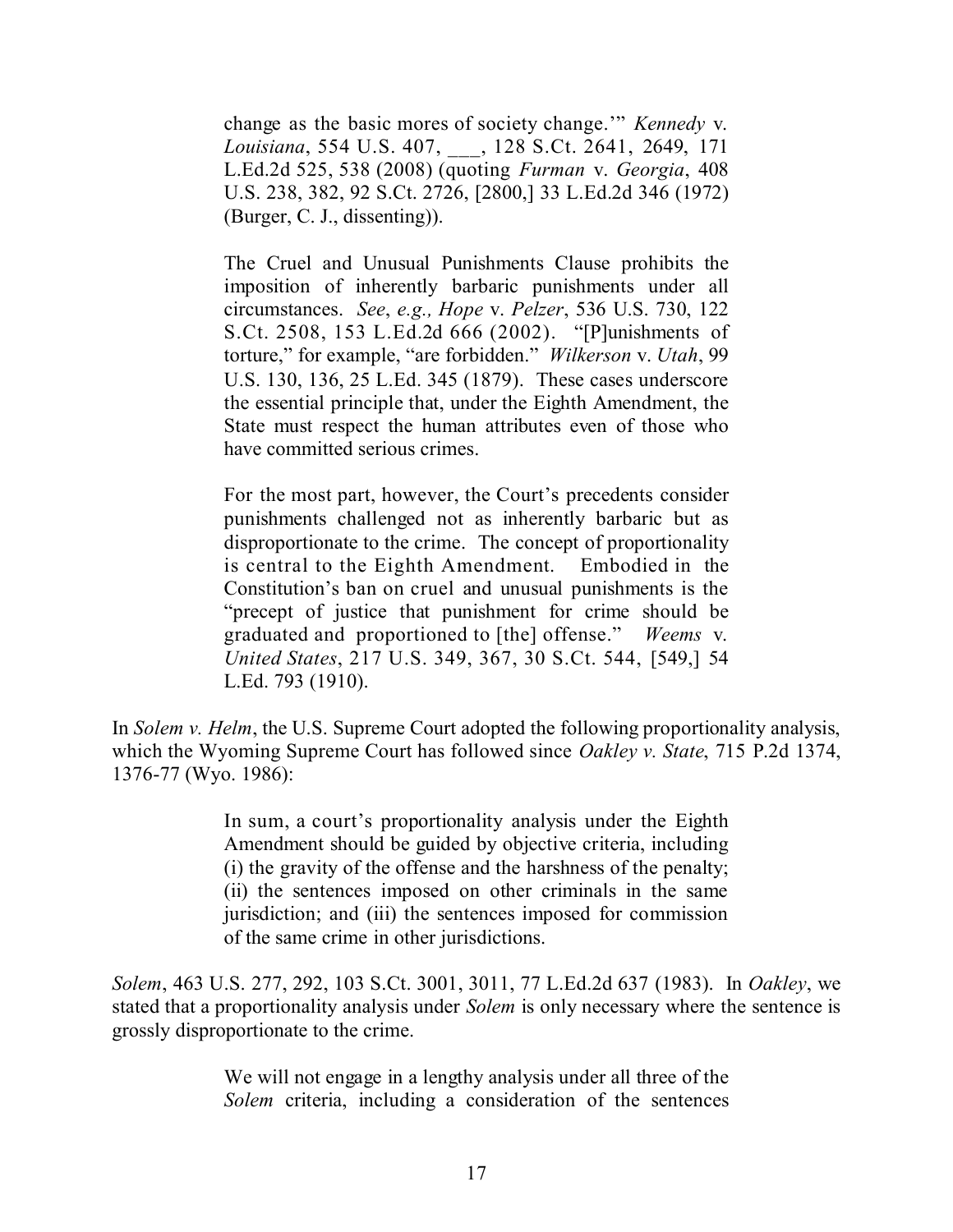imposed on similarly situated defendants in this and other jurisdictions, except in cases where the mode of punishment is unusual or where the relative length of sentence to imprisonment is extreme when compared to the gravity of the offense (the first of the *Solem* criteria). Oakley's sentence does not merit that kind of in-depth *Solem* analysis, and the *Solem* opinion does not require that kind of analysis in a case such as this.

*Oakley*, 715 P.2d at 1379. In subsequent cases, we reiterated this principle, stating:

Our rule is in accord with the approach taken by the United States Supreme Court in *Harmelin v. Michigan*, where the court concluded that the *Solem* proportionality analysis is appropriate only "in the rare case in which a threshold comparison of the crime committed and the sentence imposed leads to an inference of gross disproportionality." [*Harmelin*], 501 U.S. 957, 1005, 111 S.Ct. 2680, 2707, 115 L.Ed.2d 836 (1991) (Kennedy, J., concurring).

*Dodge v. State*, 951 P.2d 383, 385 (Wyo. 1997). This application of *Oakley* is still followed by this Court. *Suval v. State*, 6 P.3d 1272, 1274 (Wyo. 2000).

*Sampsell*, ¶ 10, 17 P.3d at 728. *See also Graham*, 130 S.Ct. at 2021 (the Eighth Amendment proportionality principle "forbids only extreme sentences that are 'grossly disproportionate' to the crime").

[¶50] In this case, we do not need to engage in a proportionality analysis because the length of Appellant's sentence is not extreme or unusual when compared to the gravity of the offense. Instead, we will use our standard rubric for assessing the reasonableness of the sentence, which gives consideration to the crime, its circumstances, and the character of the defendant. *Frederick v. State*, 2007 WY 27, ¶ 32, 151 P.3d 1136, 1146 (Wyo. 2007). In its sentencing decision, the district court noted that Appellant had a bloodalcohol content that was over three times the legal limit at the time of the accident. The court noted that Appellant had a chronic history of alcohol and substance abuse that went untreated for decades, as well as a history of convictions for drunk-driving related offenses without any apparent attempt on his part to correct this behavior. Finally, the court considered the fact that Appellant's conduct resulted in the deaths of two people. The district court did not abuse its discretion in the sentencing decision in light of its careful consideration of the circumstances surrounding the crime and the character of Appellant.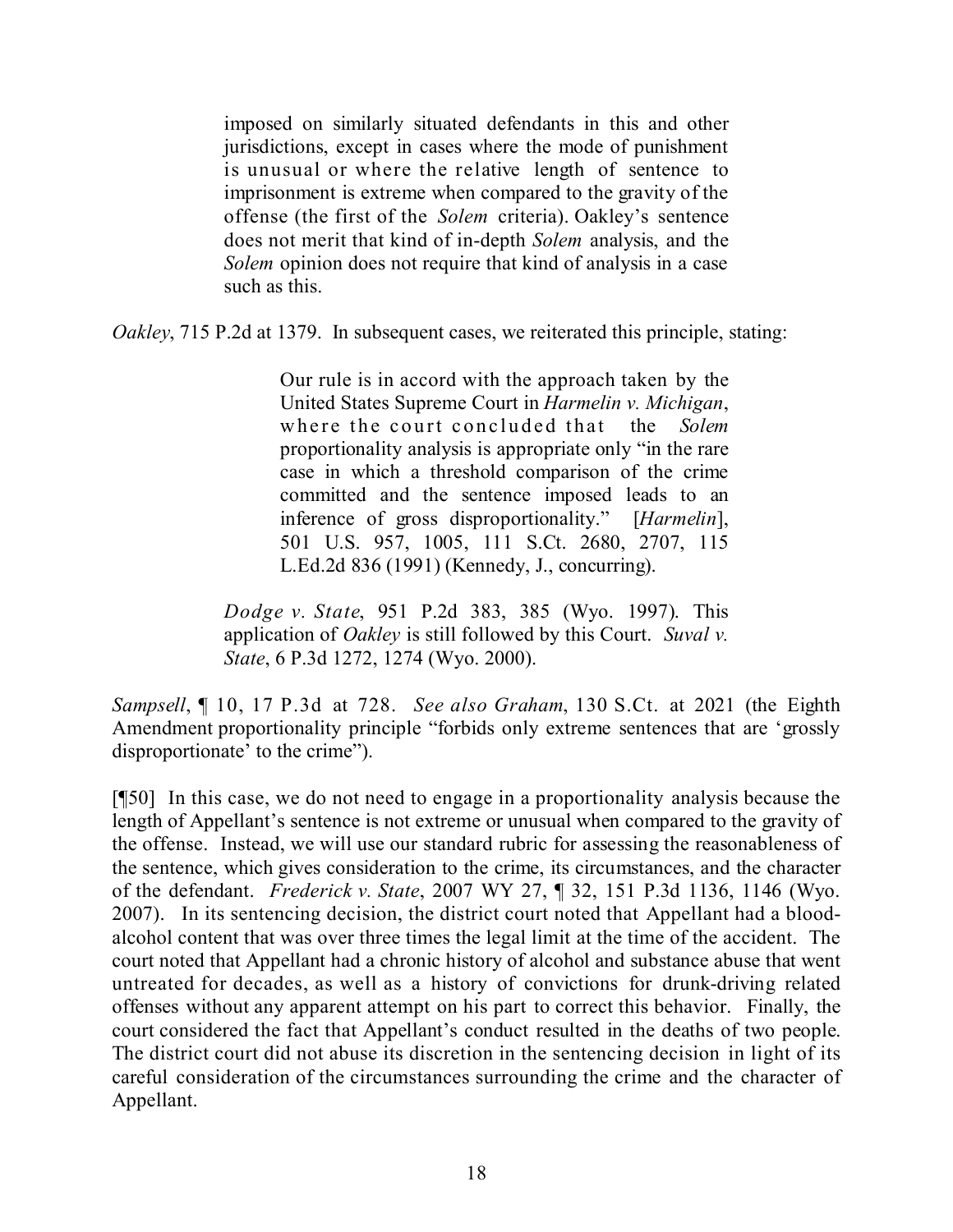## **5. Sentencing Factors**

[¶51] Appellant's final argument focuses on the district court's recitation of aggravating factors as a basis for imposing consecutive sentences. Appellant argues that it was improper for the district court to consider aggravating factors when the legislature has not specified any aggravating factors for this particular offense. Appellant claims that our decision in *Jones v. State,* 2003 WY 154, 79 P.3d 1021 (Wyo. 2003) suggests that consecutive sentences can only be imposed upon some finding of aggravated circumstances that have been identified by the legislature. We disagree. In *Jones*, we were unable to determine whether the district court had abused its discretion in imposing consecutive sentences because the court failed to provide an explanation for its sentencing decision:

> Given these circumstances, we are unable to effectively perform a meaningful review of the provision that the sentences be consecutive to the previous sentence. We are compelled to remand for another hearing at which the district court should enumerate the sources of its information, receive all information that may guide its decision, and make findings as appropriate. While such detailed findings are always beneficial to the review process, they are not always mandated. However, here, we remain as uncertain as to the foundation for imposition of consecutive sentences as we were prior to the remand. We conclude that a remand for further development of the record and the rendition of detailed findings is necessary under the unique circumstances of this case.

*Id.*, ¶ 14, 79 P.3d at 1026-27. In contrast to *Jones*, the district court in this case clearly described the factors that were considered in the sentencing decision. The court considered each of the objectives of criminal punishment, including deterrence, incapacitation, retribution, and rehabilitation, and described on the record how Appellant's character and personal history related to each of these objectives. Accordingly, we find no merit in Appellant's argument that the district court improperly considered aggravating factors in deciding to impose consecutive sentences.

# *CONCLUSION*

[¶52] In sum, we hold that the district court erred in admitting the investigating officer's opinion as to the location of the occupants of the vehicle at the time of the crash and as to whether alcohol impairment was a factor in the crash. However, in light of the remaining evidence produced by the State, these errors were harmless. The evidence was sufficient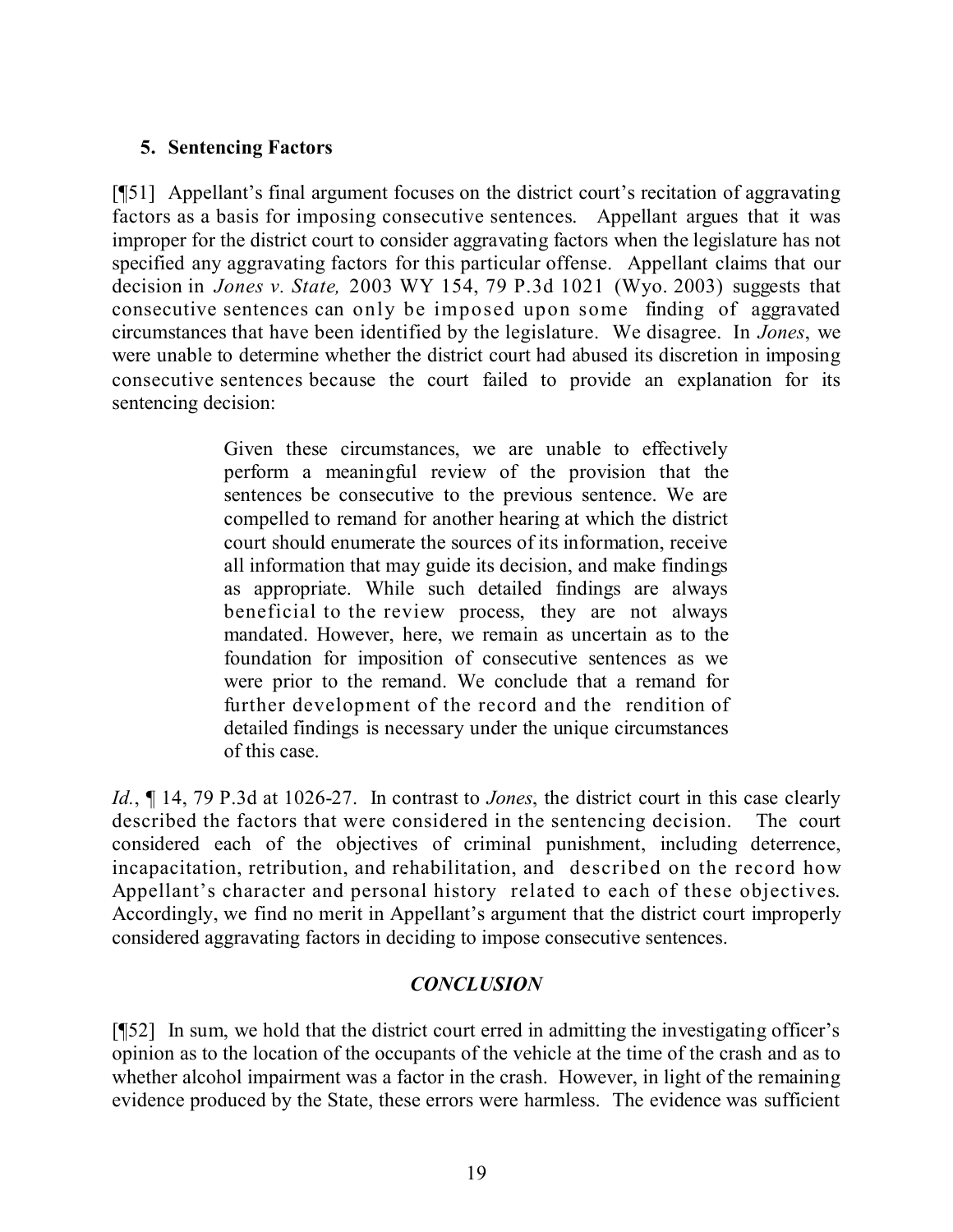to establish that Appellant was driving the vehicle and that his intoxication was the proximate cause of the crash and the resulting deaths of the victims. Finally, we hold that Appellant's constitutional rights against double jeopardy and against cruel and unusual punishment were not violated by the imposition of consecutive sentences of 12 to 20 years. For these reasons, the decision of the district court is affirmed.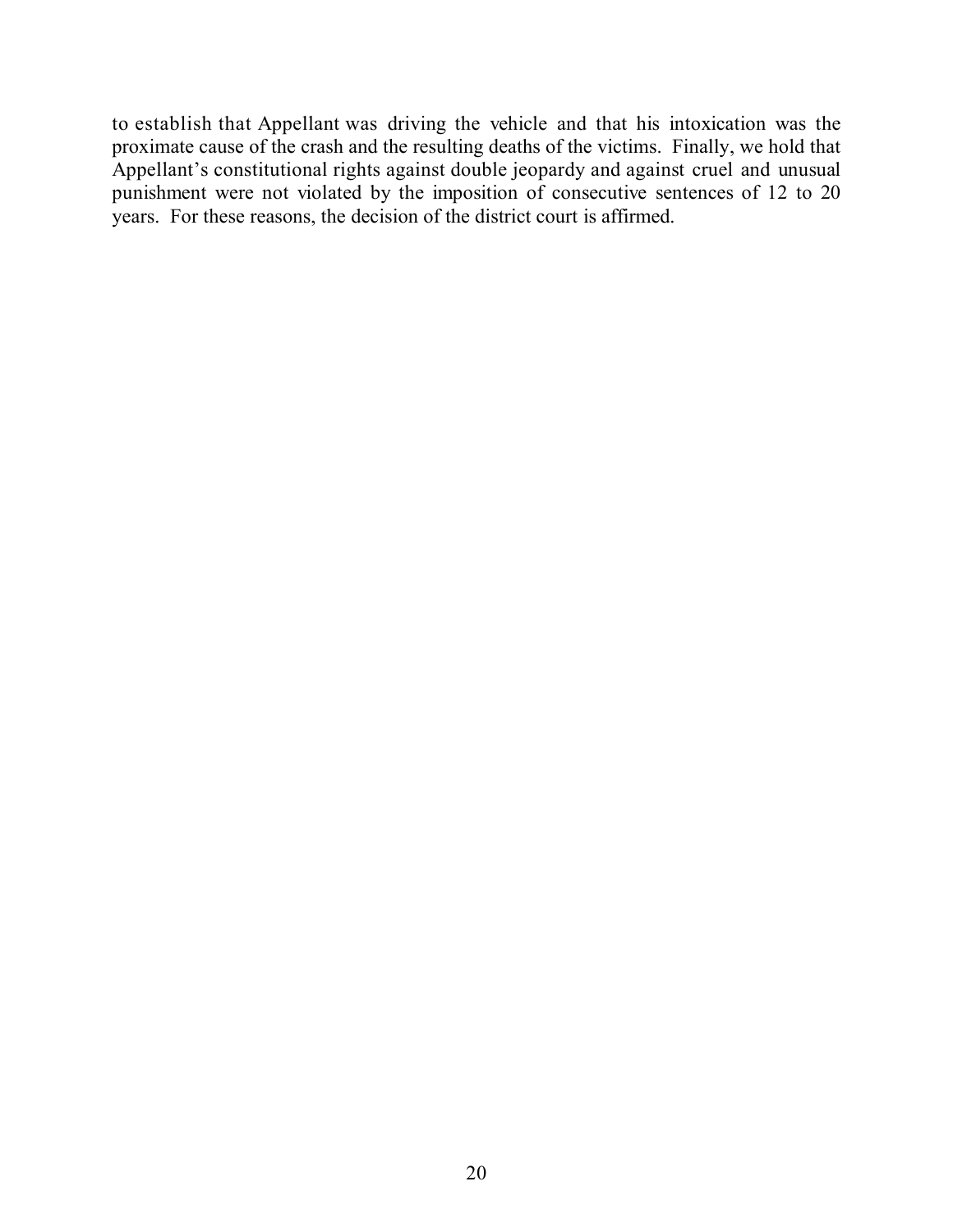## **VOIGT, Justice,** specially concurring.

[¶53] I concur in the result in this well-reasoned majority opinion, and I agree with nearly all of its analysis. I write separately only to address a particular point. Plainly stated, it is beyond me why the State did not offer Trooper Badura as an expert witness under W.R.E. 702 and offer some form of Wyoming Criminal Pattern Jury Instruction No. 6.08A (2004), which instruction tells the jury how to consider the opinion of an expert witness. The record clearly reflects that Trooper Badura is an expert in the field of accident investigation, and all of his opinions about the accident, including the position of the occupants within the vehicle, would have been admissible had he testified as an expert. It is true that opinion testimony as to the *guilt* of a defendant is inadmissible, whether from a lay witness or an expert witness. *Bennett v. State*, 794 P.2d 879, 881 (Wyo. 1990). That prohibition is not based upon the fact that "guilt" is the ultimate issue, but upon the fact that the determination of guilt is a mixed question of law and fact that is the jury's province. *Stephens v. State*, 774 P.2d 60, 66-67 (Wyo. 1989), *overruled in part on other grounds by Large v. State*, 2008 WY 22, ¶ 30, 177 P.3d 807, 816 (Wyo. 2008). The law in Wyoming is as follows:

> The selection of the particular testimony to which Saldana now objects suggests he would have us extend the holding in *Stephens* to reach, and exclude, all opinion testimony, expert or not, on any issue that could go to proving an element of the crime charged. Saldana's view is that any analysis offered by a witness on the evidence presented at trial is equivalent to a direct, and thus impermissible, comment on the defendant's guilt. We are not inclined to accept this premise, especially in light of the provisions of Wyo.R.Evid. 702 that permit opinion evidence even on an ultimate issue. *Stephens*; *McCabe v. R.A. Manning Constr. Co.*, 674 P.2d 699 (Wyo. 1983). An interpretation of the evidence by a witness, even though that interpretation may be important in establishing an element of the crime and thus leading to the inference of guilt, is not in the same category as an actual conclusional statement on the guilt or innocence of the accused party. We are particularly firm in this determination if the record demonstrates the proffered opinion was helpful to the jury in determining the facts of the case and was elicited for that reason. Wyo.R.Evid. 702.

*Saldana v. State*, 846 P.2d 604, 616-17 (Wyo. 1993).

[¶54] An expert in the field of accident investigation or reconstruction, particularly one who investigated the scene immediately after the accident and who interviewed the pre